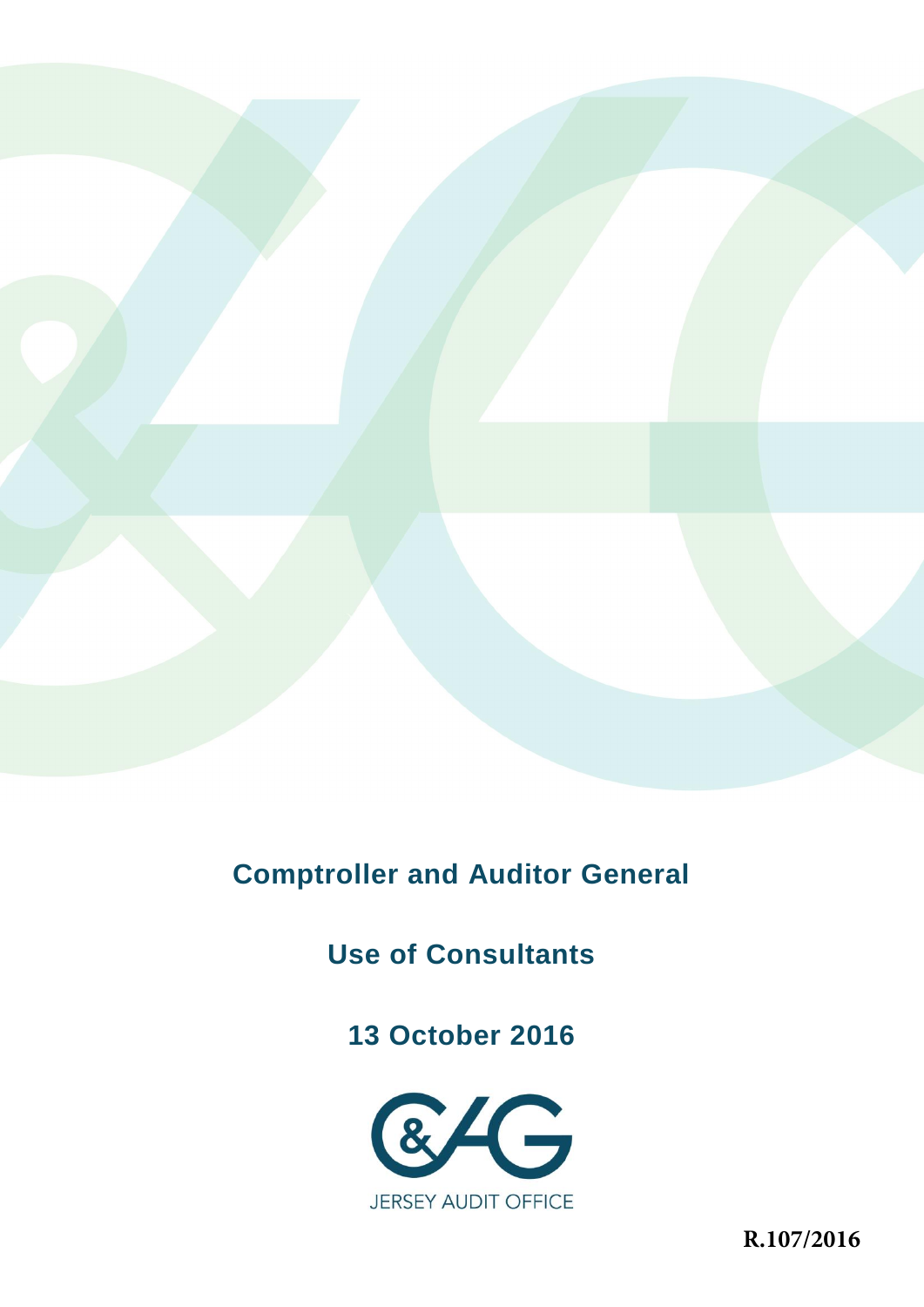# **Use of Consultants**

## **Introduction**

- 1.1 Consultancy is big business and one of the fastest growing sectors within the service economy. In the UK estimates suggest it is worth around £9bn, employs more than 80,000 people and is growing faster than the UK economy as a whole<sup>1</sup>. It is lucrative for its practitioners but, unlike other professional services provided by accountants and lawyers for example, it is not bound by professional regulation.
- 1.2 Between 2011 and 2015 the States of Jersey (the States) recorded expenditure on consultants averaging £3.9m per annum, representing approximately 0.5% of Consolidated Fund expenditure (see Exhibit 1).



**Exhibit 1: Expenditure on consultancy 2011 to 2015**

*Source: States of Jersey accounting system*

*Note (1): Excludes expenditure on the Jersey Independent Care Inquiry*

*Note (2): Capital expenditure in 2014 and 2015 includes expenditure on consultancy services connected with the Future Hospital project*

1.3 Four departments account for over 80% of the expenditure incurred over a five-year period (see Exhibit 2).

**.** 

 $1$  MCA UK Consulting Industry Statistics Report 2014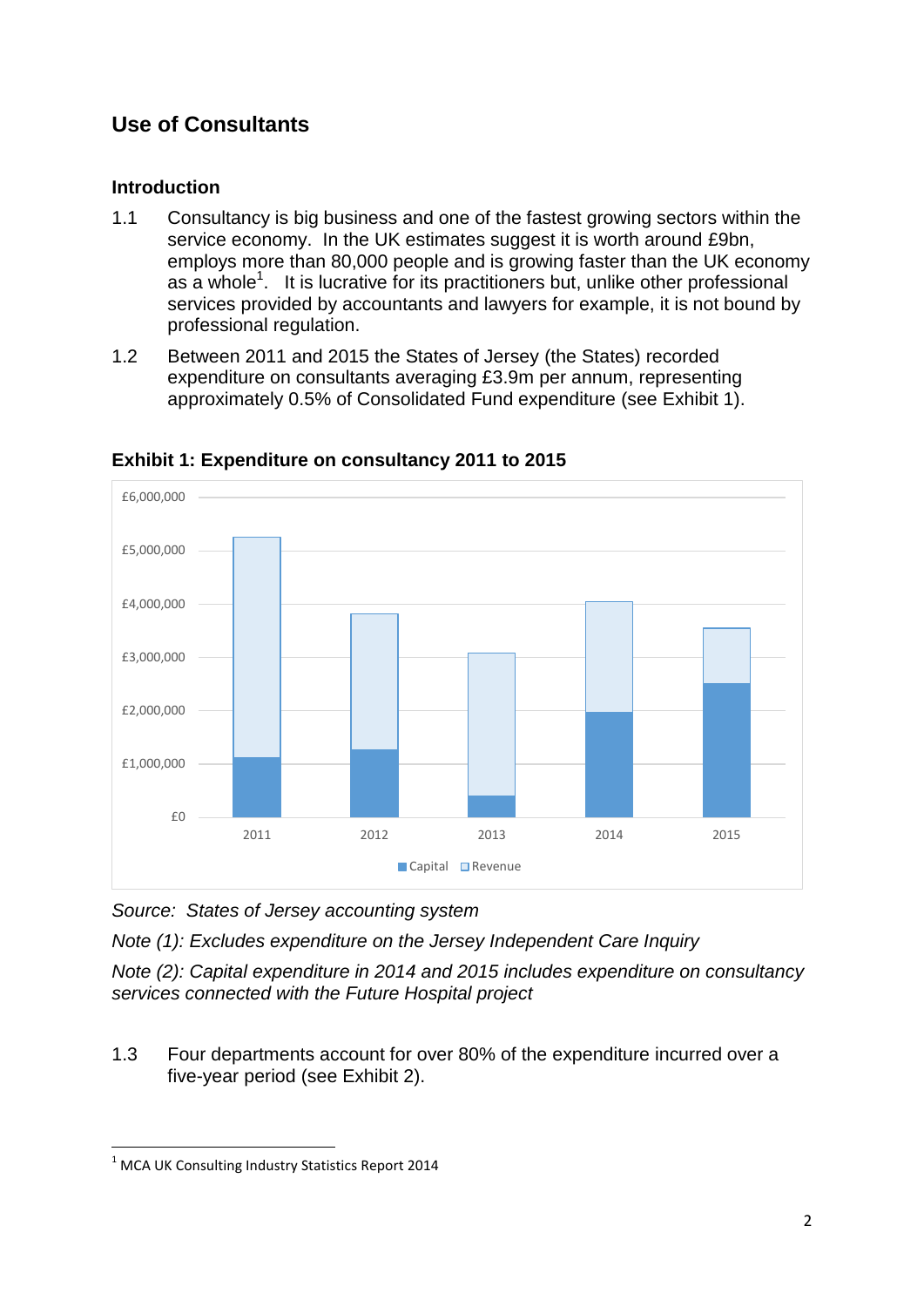

## **Exhibit 2: Expenditure on consultancy by Department 2011 to 2015**

*Source: States of Jersey accounting system*

*Note (1): Excludes expenditure on the Jersey Independent Care Inquiry Note (2): Infrastructure Department was Transport and Technical Services Department prior to 2016*

- 1.4 When used effectively consultants can help organisations grow, improve efficiency and effectiveness and achieve their strategic objectives. Consultants are valuable because they can provide specialist and scarce resources together with objectiveness and rigour<sup>2</sup>. Consultants, used well, can support the States' ambitious plans for change.
- 1.5 However, buying consultancy services is not straightforward. Organisations need to think carefully about what type of consultants they wish to use and why. Success relies on a good relationship between the client and the consultant, ensuring there are clearly defined roles and effective management from inception through to final delivery of a project, implementing agreed

**.** 

<sup>2</sup> *Buying professional services* (Fiona Czerniawska and Peter Smith, 2010)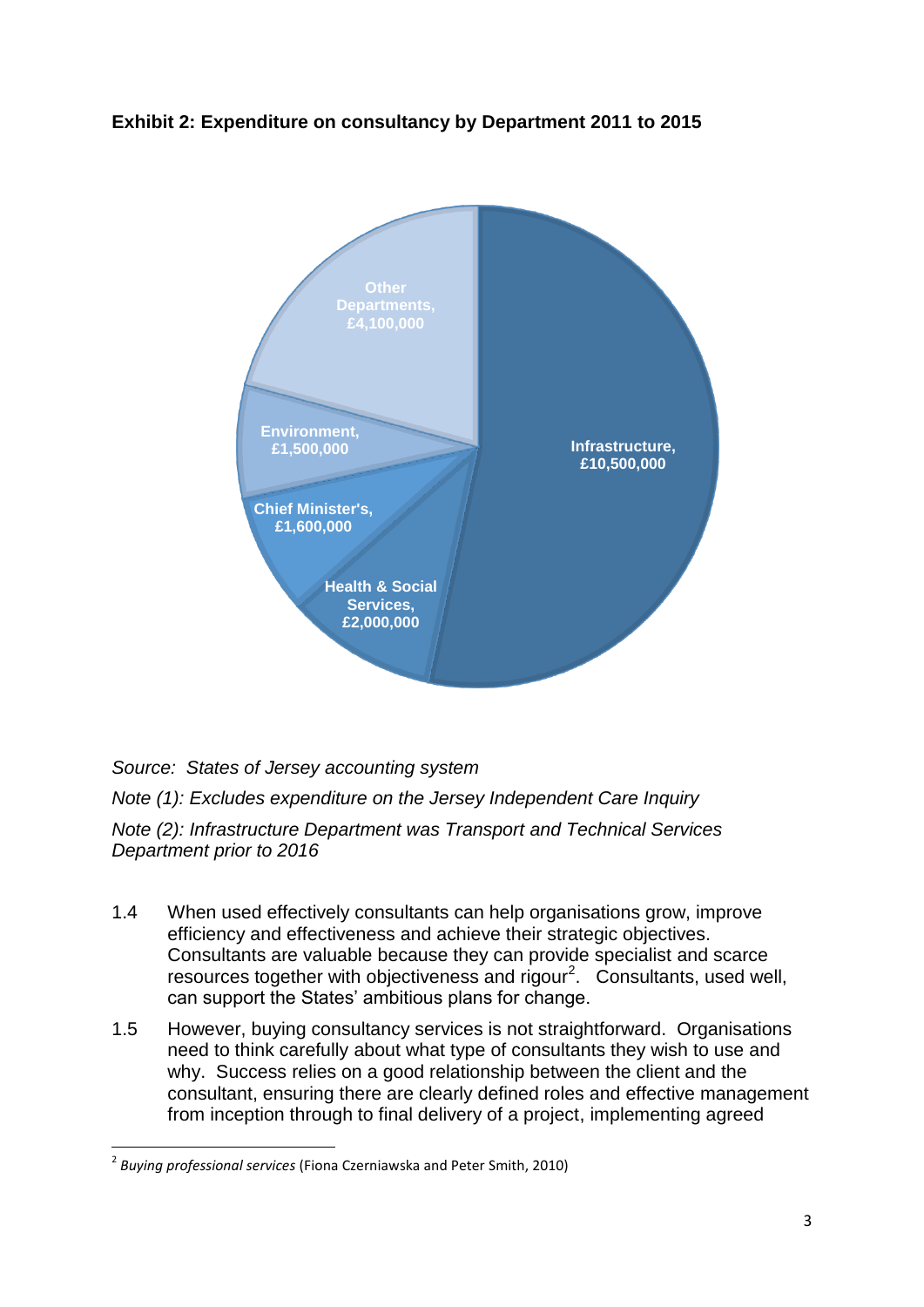recommendations and measuring the results. The ultimate test is whether the value derived from the consultant is higher than the fees paid.

### **Objectives and scope of the review**

- 1.6 The review evaluated the effectiveness of the States' overall arrangements for use of consultants. It did so by drawing on best practice comparing both the 'theory' – the written policies and procedures – and actual 'practice' for a sample of consultancy projects against that best practice (see Exhibit 3).
- 1.7 The review focussed on consultant expenditure where there was a defined end-point to the work and the responsibility for the final outcome of the work rested with the States. It did not extend to:
	- outsourcing; and
	- staff substitution; or
	- in relation to Information Technology (IT) consultants, the implementation of arrangements in practice or the evaluation of whether value for money has been secured.

### **Exhibit 3: Objectives and scope of the review**



*Source: Jersey Audit Office*

## **Approach**

**.** 

1.8 I evaluated the arrangements put in place by the States against best practice identified by the UK National Audit Office<sup>3</sup> and other experts in the field<sup>4</sup>.

<sup>3</sup> *Central government's use of consultants* (NAO, 2006) https://www.nao.org.uk/wpcontent/uploads/2006/12/0607128.pdf

<sup>4</sup> *Buying professional services* (Fiona Czerniawska and Peter Smith, 2010)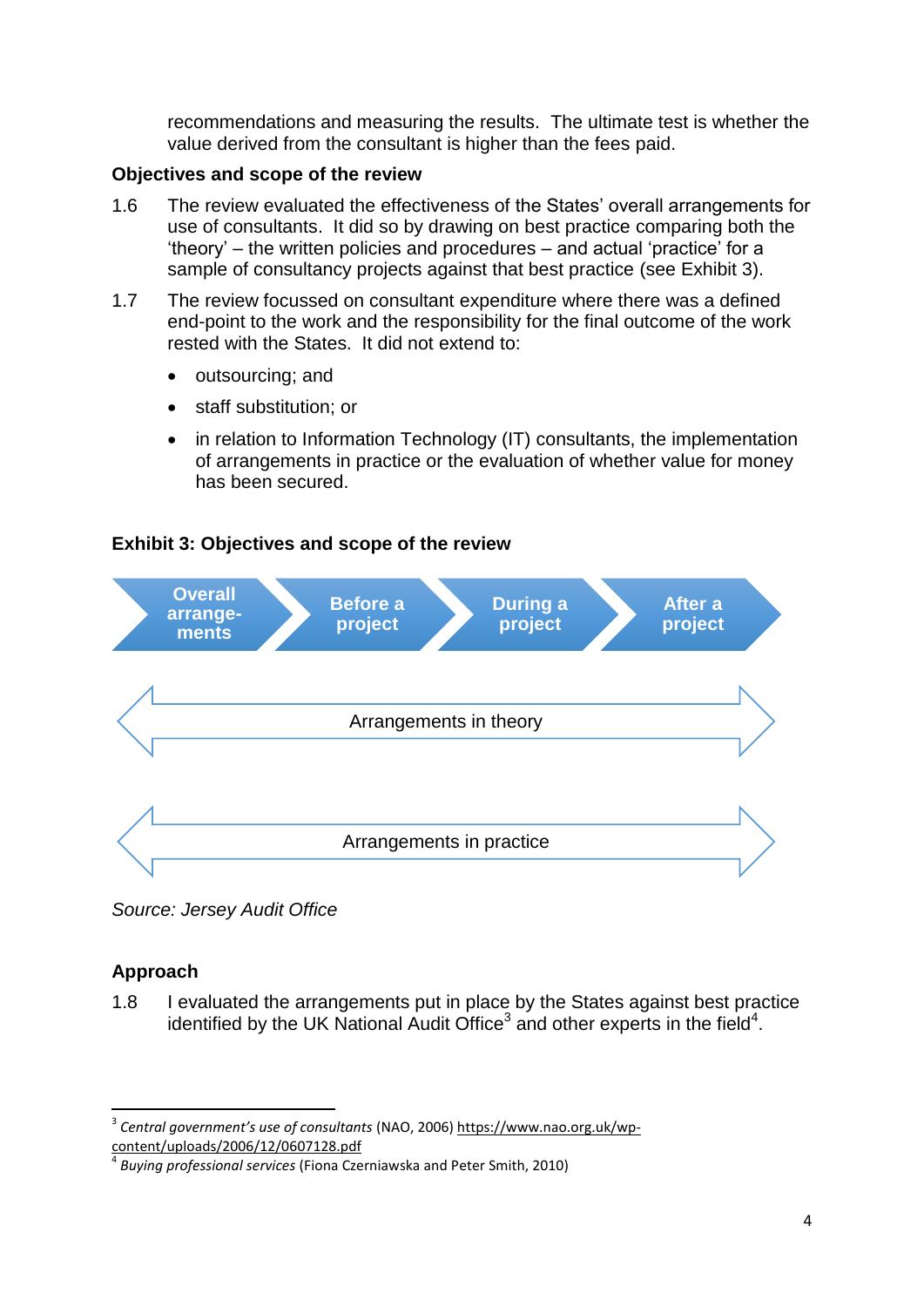- 1.9 Best practice involves:
	- giving careful consideration to why the consultant is needed and choosing the right consultant to meet those needs;
	- skilful management of the project and the supplier through to delivery; and
	- effective evaluation of the consultant's findings, implementation of agreed recommendations and sharing of experiences.
- 1.10 Following this best practice for these critical steps ensures that the States only uses consultants when they are needed, gets good value for money when they are used and that the desired outcomes are achieved (Exhibit 4).

**Exhibit 4: Best practice framework for engaging with consultants** 



*Source: Jersey Audit Office*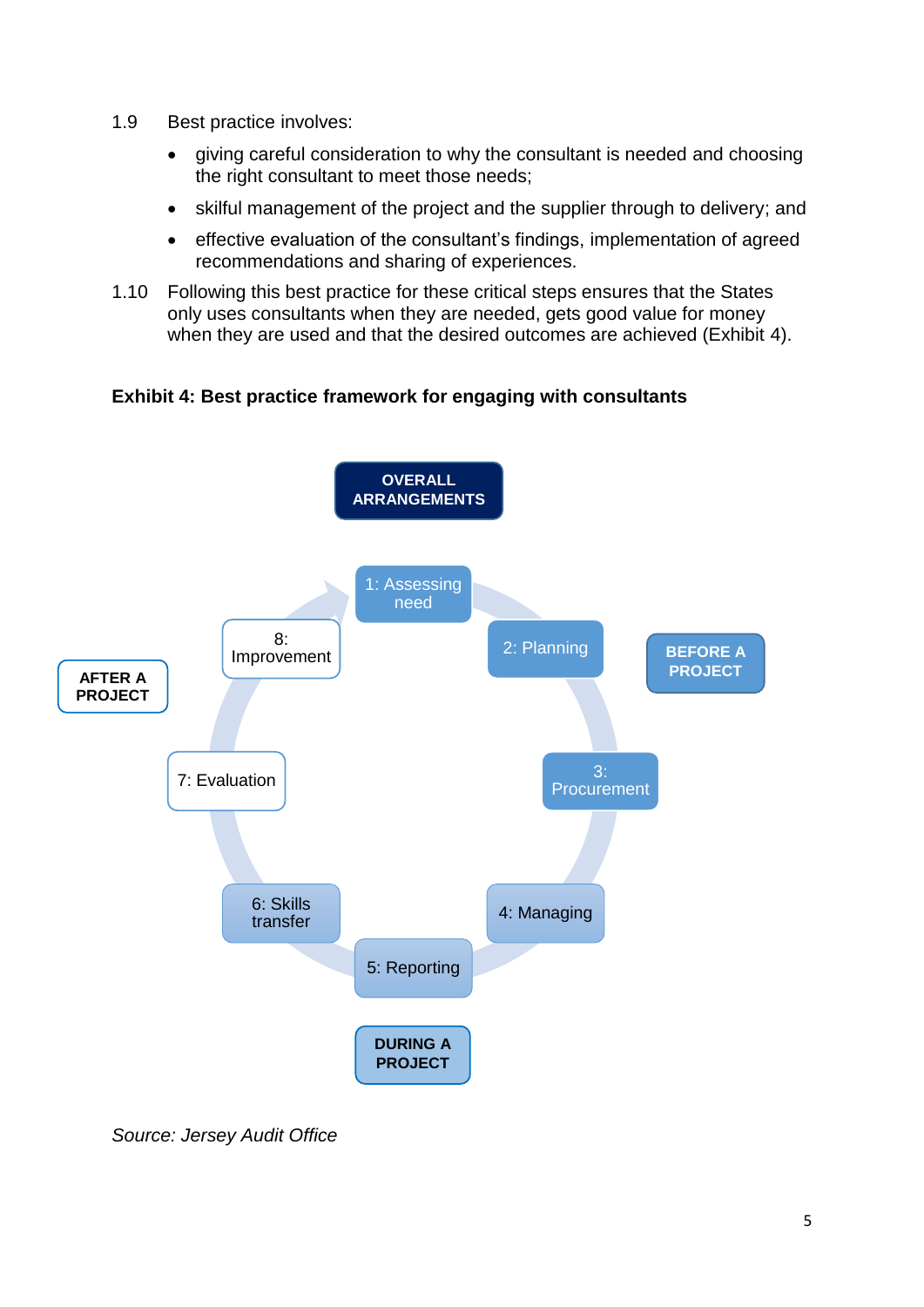## **Overall arrangements**

- 2.1 Effective overall arrangements should include:
	- active use of a comprehensive skills inventory, to ensure that consultants are only engaged when in-house skills are not available; and
	- a clear framework of 'rules' applicable to the use of consultants;
	- clarity as to the expenditure falling within the scope of those rules; and
	- consistent recording of expenditure to facilitate monitoring.
- 2.2 A high performing organisation maintains a 'skills database' which:
	- records at a high level the skills and competencies available within the current workforce;
	- identifies and categorises skills required for the future as the organisation changes;
	- is used to identify endemic skills gaps within the organisation; and
	- is used to drive training and recruitment, inform the engagement of consultants and prioritise the transfer of skills from consultants to the current workforce.
- 2.3 The availability and use of such a database is even more important for organisations facing significant change and requiring new and different skills within their workforce
- 2.4 But no corporate skills database is in place within the States. In consequence there is an increased risk that:
	- consultants are being used at additional cost where the requisite skills, such as project management skills necessary to manage many smaller projects, exist within the States, including in a different department; and
	- the States fails to develop and maintain core skills and expertise required going forward, such as skills in client management of outsourced services.
- 2.5 This finding echoes my previous concerns about the lack of developed corporate planning for skills which I highlighted in my *Review of Financial Management – Part 2* and, in the context of the skills needed to drive change, in my review of *eGovernment*.
- 2.6 The States defines consultancy as:

*'any individual or organisation engaged on behalf of the States of Jersey to provide independent intellectual input into decision making<sup>5</sup> '*

2.7 This definition is supplemented with further clarification and guidance within the relevant Financial Direction, on the States intranet and through separate departmental guidance (Exhibit 5).

**.** 

<sup>5</sup> Financial Direction 5.6U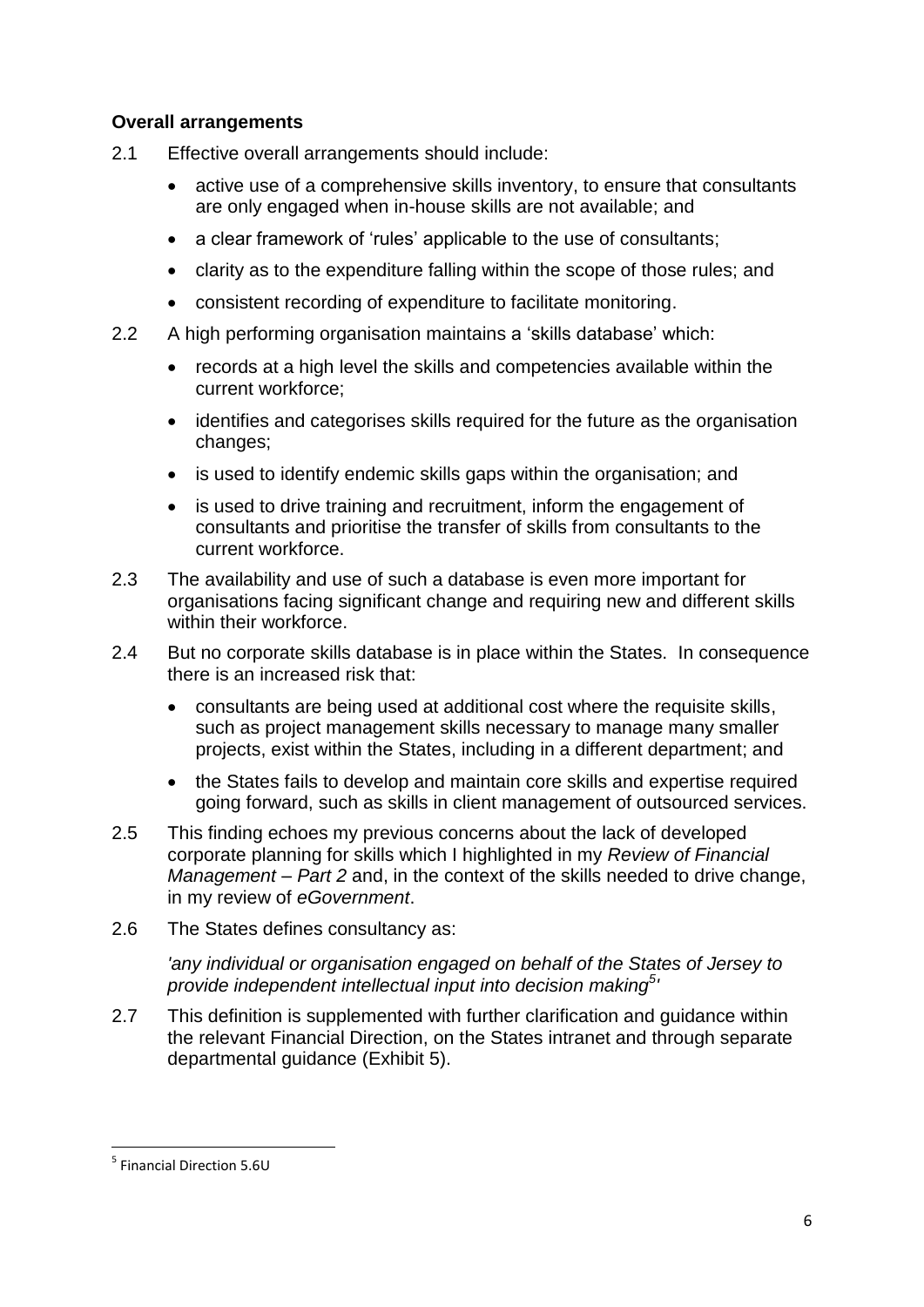## **Exhibit 5: Directions and guidance for recruiting consultants**

| <b>Financial</b><br><b>Directions</b> | Financial Direction 5.6U Management of Consultants contains<br>definition, permitted use, planning, engagement, supplier<br>selection, contract management, project closure and post contract<br>review.<br>It refers to Financial Directions 5.1 Purchase of Goods and<br>Services and 5.2 Travel and Accommodation and to the 'We All |
|---------------------------------------|-----------------------------------------------------------------------------------------------------------------------------------------------------------------------------------------------------------------------------------------------------------------------------------------------------------------------------------------|
|                                       | Count' website.                                                                                                                                                                                                                                                                                                                         |
| Corporate<br>guidance                 | MyStates intranet pages 'How to buy goods and services' contain<br>general information on how to buy services.                                                                                                                                                                                                                          |
|                                       | 'We All Count' intranet pages contain copies of Financial<br>Directions and separate guidance on accounting for consultants.                                                                                                                                                                                                            |
|                                       | Corporate Procurement staff offer advice.                                                                                                                                                                                                                                                                                               |
| Departmental<br>guidance              | Many departments supplement Financial Directions and corporate<br>guidance, providing interpretation and examples for departmental<br>staff.                                                                                                                                                                                            |
|                                       | Departmental finance and procurement staff offer advice.                                                                                                                                                                                                                                                                                |

#### *Source: States of Jersey*

- 2.8 Although the definition and guidance on use of consultants is broadly consistent, the information is not easy to access and the guidance available expands what constitutes consultancy services. For example, in explanations the terms 'professional' or 'expert advice or services' are used, which remain open to further interpretation.
- 2.9 Consequently, there is ambiguity in the definition of consultancy services and a risk of:
	- confusion as to whether expenditure falls within the scope of the Financial Direction; and
	- staff substitution being recorded as consultancy expenditure. This has the potential to negate the effectiveness of the corporate staff reduction measures which are a key component of the States' Medium Term Financial Plan.
- 2.10 My review identified a number of cases where expenditure has been coded as 'consultancy' but appears to fall outside the definition within the Financial Direction (see Exhibit 6).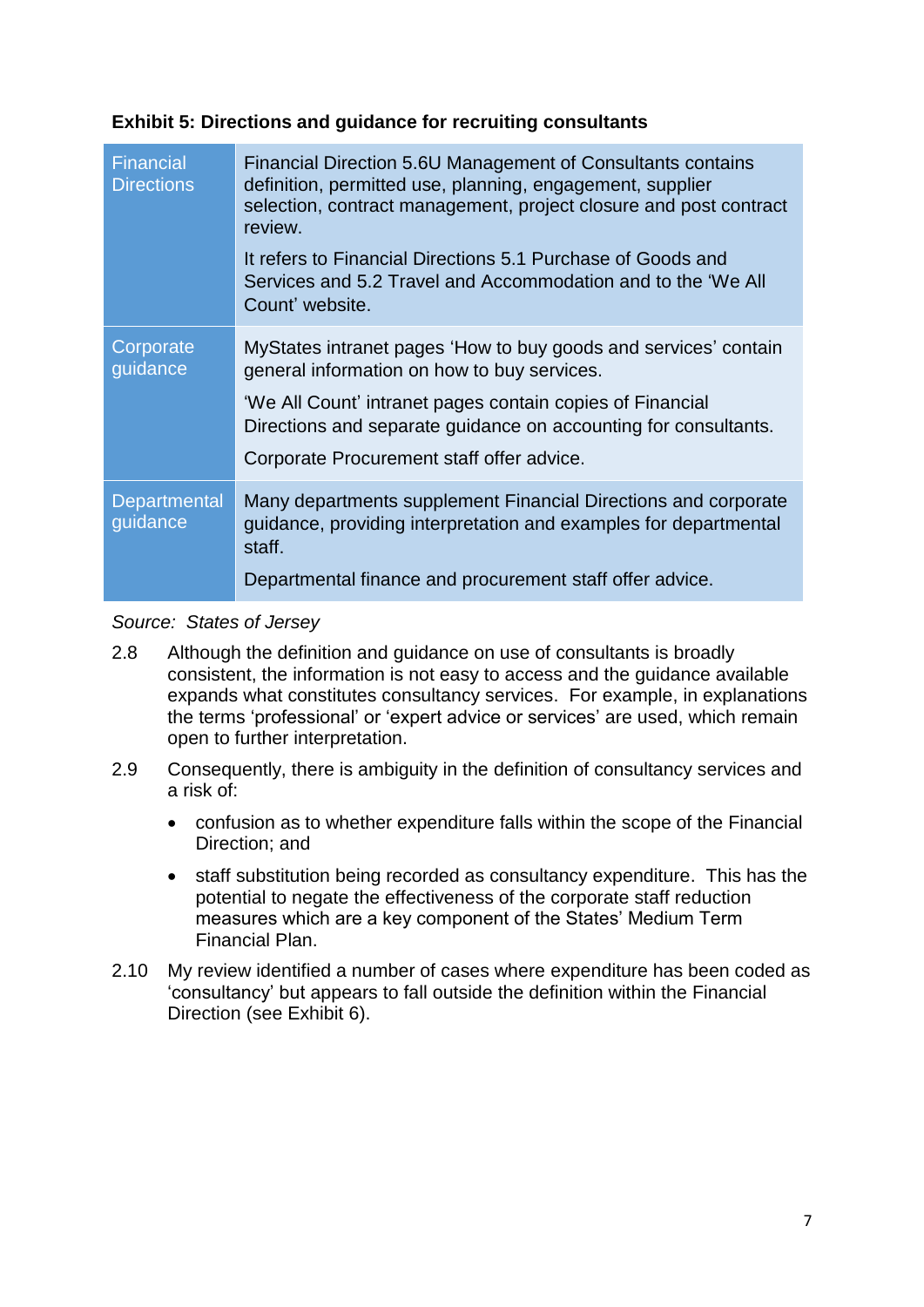## **Exhibit 6: Examples of expenditure coded as consultancy services 2011-2015**

Legal fees relating to the Independent Jersey Care Inquiry

Six month contract for IT development, migration and team leading services

Project management services

Provision of services for research, feasibility studies, contract and project management relating to waste and transport, delivered for a period in excess of five years

Provision of services for explosives ordnance disposal, delivered for a period in excess of five years (subsequently re-categorised as Hire of Services)

Secondment fees for covering the role of a Finance Director

2.11 There is also the risk that expenditure has been treated as 'hired services' or 'professional fees' when it meets the definition of consultancy and should have been coded as such. Over a five-year period, expenditure on consultants has reduced whereas expenditure on both hired services and professional fees has increased (see Exhibit 7).



#### **Exhibit 7: Expenditure on consultancy, professional fees and hire of services 2011-15**

*Source: States of Jersey accounting system Note: Excludes expenditure on the Jersey Independent Care Inquiry*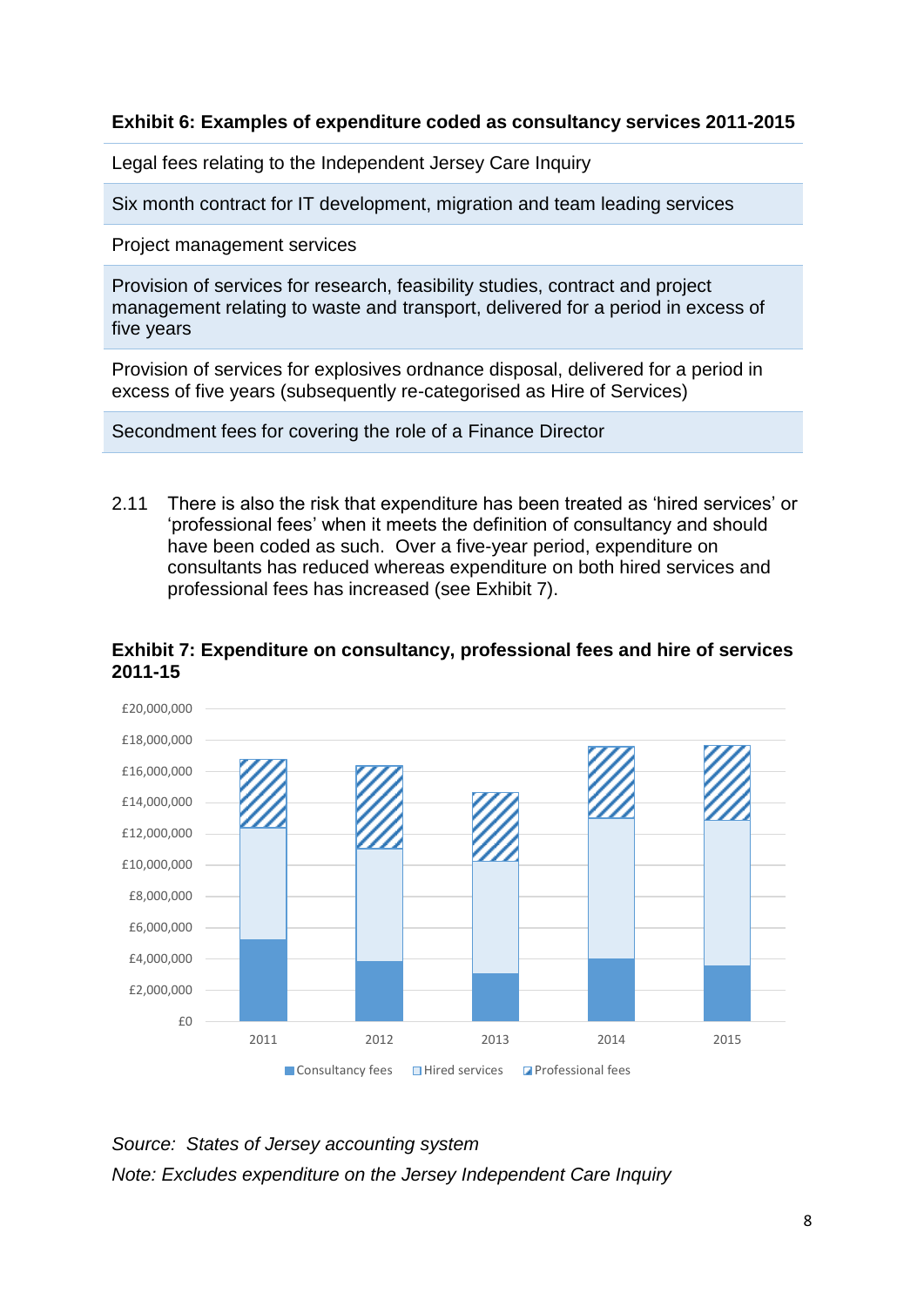- 2.12 If the nature of expenditure is not accurately identified, good management information is not available. That in turn inhibits the States' ability to demonstrate that it secures value from the use of consultants and to make savings, invest and reform.
- 2.13 Each department monitors expenditure on consultants as part of operational budget monitoring and, for larger projects, through departmental project management arrangements. However, the level of financial information available on consultancy is basic (Exhibit 8).

| <b>Finding</b>                                                    | <b>Implication</b>                                                                               |
|-------------------------------------------------------------------|--------------------------------------------------------------------------------------------------|
| Expenditure by consultancy supplier is<br>not monitored.          | Scope to use purchasing power not<br>captured.                                                   |
| Expenditure by consultancy type not<br>captured.                  | Information to inform development of<br>knowledge and skills across the States<br>not captured.  |
|                                                                   | Information to inform development of<br>States-wide framework arrangements<br>not captured.      |
| No structured corporate monitoring of<br>consultancy expenditure. | Inability to demonstrate States-wide<br>value for money secured from<br>consultancy expenditure. |

#### **Exhibit 8: Monitoring consultancy expenditure – weaknesses**

#### **Recommendations**

- **R1** Implement a corporate framework for recording current skills within the States' workforce and those skills identified as needed as the organisation changes.
- **R2** Use the corporate skills framework to drive training, recruitment and skills transfer.
- **R3** Check the availability of skills within the States' workforce before engaging consultants.
- **R4** Adopt, communicate, implement and monitor compliance with a consistent corporate framework for the use of consultants, including a less ambiguous definition.
- **R5** Enhance information for departmental monitoring, and introduce corporate monitoring, of the use of consultants.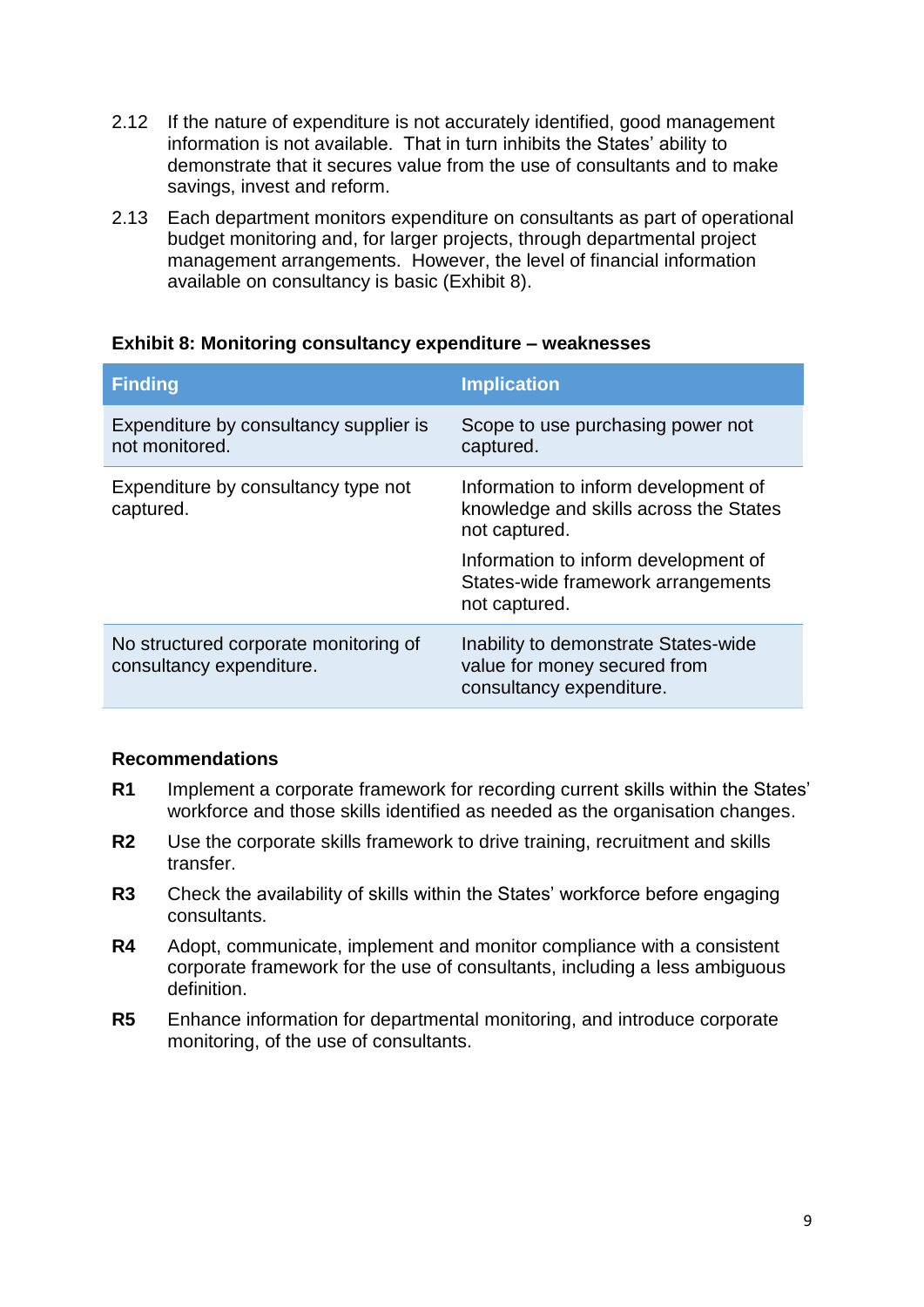## **Before the project**

- 3.1 Effective planning and procurement are important to ensure the right resource is identified and the project is carried out efficiently and effectively. The first step is to ensure that a consultant is really needed or whether there is a more effective way of fulfilling the requirement. Senior management should be involved from the beginning to ensure ownership and buy in from the outset. The choice of consultant partner is essential for the same reason, partnering with the wrong organisation can be time consuming, costly and result in project failure.
- 3.2 My evaluation of the design and operation of the States' arrangements has identified weaknesses (see Exhibit 9) but also an example of well-developed needs assessment and project planning (see Case Study 1).

| <b>Best practice</b>                                                                                                                                                     | <b>Arrangements in</b><br>theory                                                                                                                                                                                                                                                                                                                                                                                                                                             | <b>Arrangements in</b><br>practice                                                                                                                                                                                                                                                                                                                                                       | <b>Implications of</b><br>weaknesses<br>identified                          |
|--------------------------------------------------------------------------------------------------------------------------------------------------------------------------|------------------------------------------------------------------------------------------------------------------------------------------------------------------------------------------------------------------------------------------------------------------------------------------------------------------------------------------------------------------------------------------------------------------------------------------------------------------------------|------------------------------------------------------------------------------------------------------------------------------------------------------------------------------------------------------------------------------------------------------------------------------------------------------------------------------------------------------------------------------------------|-----------------------------------------------------------------------------|
| <b>Stage 1: Assessing need</b>                                                                                                                                           |                                                                                                                                                                                                                                                                                                                                                                                                                                                                              |                                                                                                                                                                                                                                                                                                                                                                                          |                                                                             |
| Assessment of in-<br>house capacity and<br>ongoing<br>requirements.<br>Links to<br>organisational<br>resource planning.<br>Assessing if<br>benefits justify the<br>cost. | <b>Financial Directions</b><br>state that<br>consultants may<br>only be engaged<br>when professional,<br>independent,<br>expert or specialist<br>knowledge is<br>needed and are not<br>available in-house.<br>However, there is<br>no explicit<br>requirement to:<br>document a<br>needs<br>assessment;<br>link the<br>$\bullet$<br>assessment to<br>organisational<br>resource<br>planning;<br>assess if<br>$\bullet$<br>benefits justify<br>the costs; and<br>consider the | In only 17% of<br>cases tested some<br>form of needs<br>assessment was<br>documented<br>considering<br>whether in-house<br>staff had the skills<br>or capacity to do<br>the job. None<br>considered if<br>expertise was<br>required on an<br>ongoing basis.<br>One made some<br>reference to<br>organisational<br>resource planning<br>and one<br>considered benefit<br>justifying cost. | Risk of incurring<br>unnecessary cost.<br>Ineffective resource<br>planning. |

### **Exhibit 9: Before the project: evaluation of arrangements**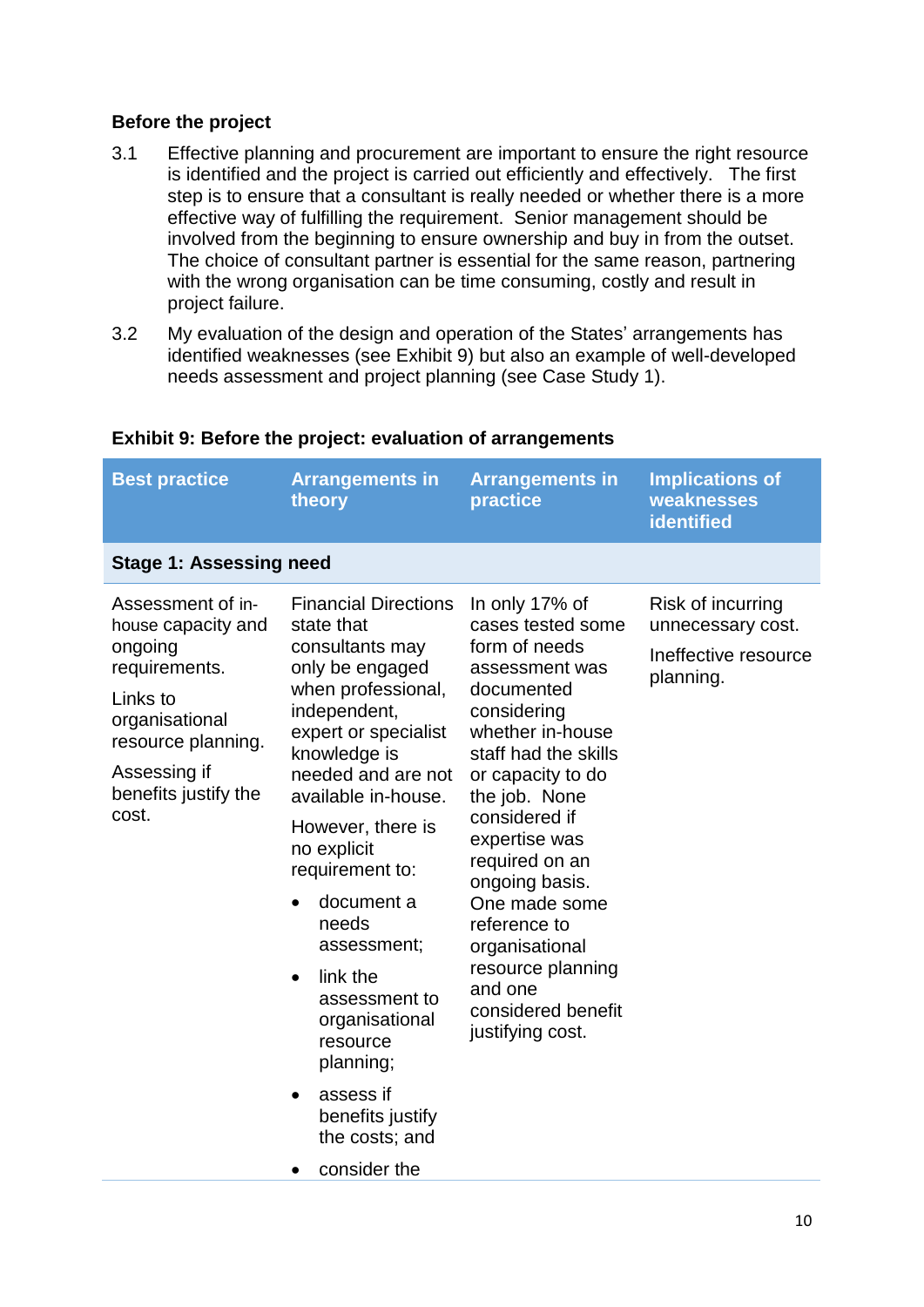| <b>Best practice</b>                                                                                                                                                                           | <b>Arrangements in</b><br>theory                                                                                                                                                                                                                                                                                                                                                                                                                                                | <b>Arrangements in</b><br>practice                                                                                                                                                                                                                                                                                                                             | <b>Implications of</b><br>weaknesses<br><b>identified</b>                                                                                                   |
|------------------------------------------------------------------------------------------------------------------------------------------------------------------------------------------------|---------------------------------------------------------------------------------------------------------------------------------------------------------------------------------------------------------------------------------------------------------------------------------------------------------------------------------------------------------------------------------------------------------------------------------------------------------------------------------|----------------------------------------------------------------------------------------------------------------------------------------------------------------------------------------------------------------------------------------------------------------------------------------------------------------------------------------------------------------|-------------------------------------------------------------------------------------------------------------------------------------------------------------|
|                                                                                                                                                                                                | option of<br>employing staff<br>if there is an<br>ongoing need.                                                                                                                                                                                                                                                                                                                                                                                                                 |                                                                                                                                                                                                                                                                                                                                                                |                                                                                                                                                             |
| <b>Stage 2: Planning</b>                                                                                                                                                                       |                                                                                                                                                                                                                                                                                                                                                                                                                                                                                 |                                                                                                                                                                                                                                                                                                                                                                |                                                                                                                                                             |
| <b>Business case</b><br>prepared.<br>Reasons for a<br>consultant<br>identified.<br><b>Expectations of</b><br>consultant<br>identified.<br>Senior<br>management<br>involved from the<br>outset. | Documented<br>arrangements meet<br>best practice.<br><b>Financial Directions</b><br>and procurement<br>guidance require:<br>An engagement<br>$\bullet$<br>brief for<br>contracts ><br>£25,000.<br>A procurement<br>$\bullet$<br>strategy for<br>contracts<br>>E100,000.<br>These documents<br>are required to<br>contain justification<br>for the engagement<br>and include details<br>of required<br>outcomes.<br>Engagements<br>>£50,000 require<br><b>Accounting Officer</b> | In 56% of cases a<br>business case or<br>brief was prepared.<br>72% of cases<br>outlined the<br>reasons for<br>requiring a<br>consultant.<br>58% cases clearly<br>specified their<br>expectations of<br>consultants.<br>58% of cases<br>demonstrated that<br>senior<br>management had<br>been involved in<br>the appointment<br>when they should<br>have been. | Potential failure to<br>demonstrate need<br>for or expectations<br>of consultant prior<br>to procurement.                                                   |
| <b>Stage 3: Procurement</b>                                                                                                                                                                    | approval.                                                                                                                                                                                                                                                                                                                                                                                                                                                                       |                                                                                                                                                                                                                                                                                                                                                                |                                                                                                                                                             |
| Guiding policy.<br>Involvement of<br>procurement<br>professionals.<br>Corporate<br>procurement<br>arrangements<br>followed.                                                                    | An overarching<br>procurement<br>strategy has been<br>developed.<br><b>Financial Directions</b><br>set out the<br>permitted use of<br>consultants,                                                                                                                                                                                                                                                                                                                              | 92% of contracts<br>included clear<br>expectations of the<br>consultant.<br>29% of contracts<br>incorporated<br>incentives, 40%<br>outlined intended                                                                                                                                                                                                           | Risk of non-<br>implementation of<br>underlying policy<br>as a result of delay<br>in updating<br><b>Financial Directions</b><br>and supporting<br>guidance. |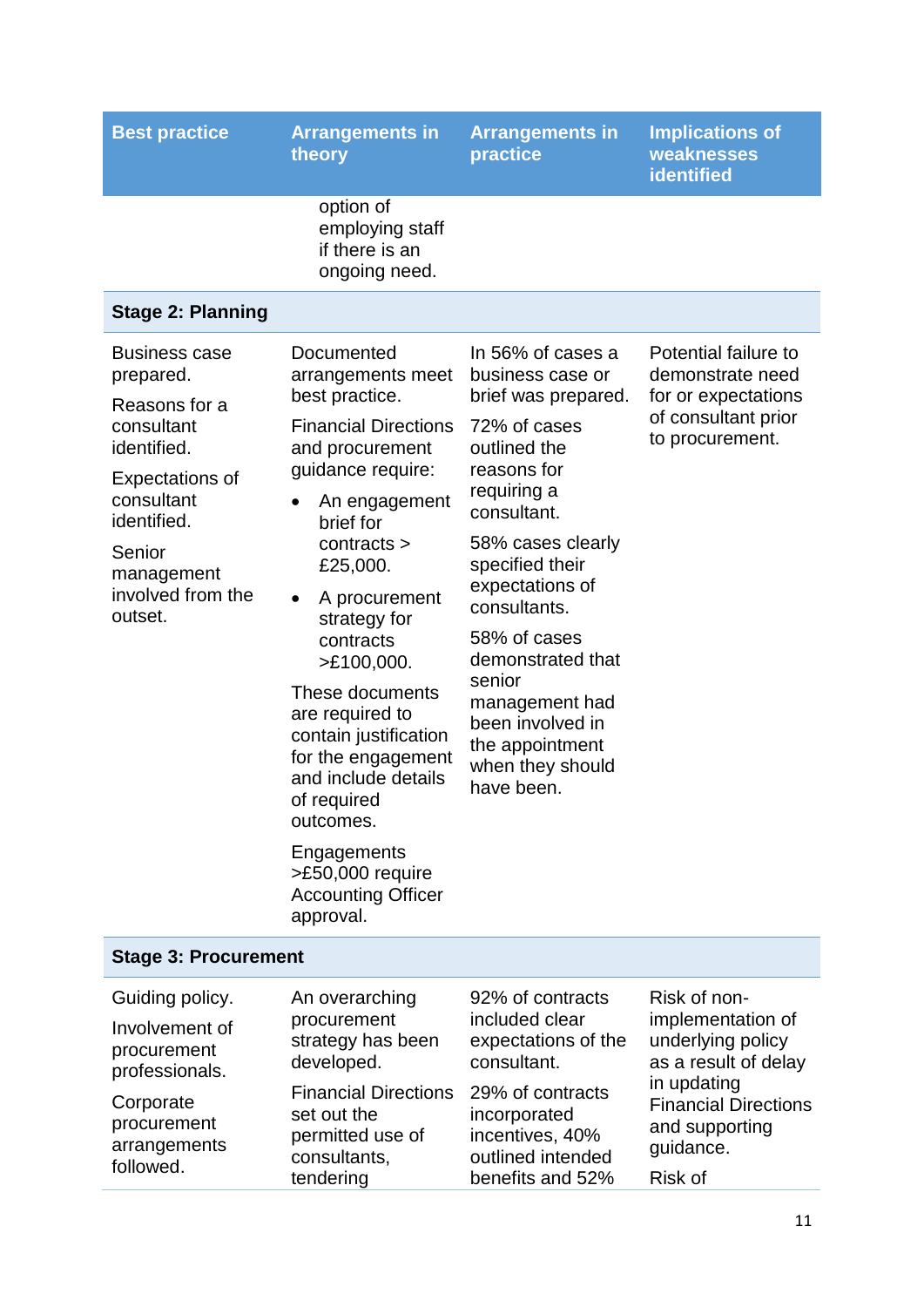| Contracts include<br>were fixed price<br>requirements and<br>inconsistency in<br>the involvement of<br>contracts.<br>practice as a result<br>clear expectations<br>of the consultant.<br>of departmental as<br>procurement<br>In 36% of cases<br>professionals for<br>opposed to<br>Contracts include<br>the consultant was<br>projects<br>corporate<br>incentives.<br>paid on outcomes<br>>E250,000.<br>guidance.<br>and in 76% of<br>Consultants paid<br>Risk of failure to<br>cases charges<br>However, relevant<br>on outcomes.<br><b>Financial Directions</b><br>secure value for<br>were transparent.<br>Intended benefits<br>need to be<br>money through<br>In 100% of cases<br>outlined.<br>limited use of<br>redrafted to reflect<br>there was<br>framework<br>the new policy.<br>Use of range of<br>appropriate<br>contracts and<br>purchasing<br>There is<br><b>Accounting Officer</b><br>absence of rate<br>mechanisms to<br>or Ministerial sign<br>departmental<br>cards.<br>secure best value<br>guidance to<br>off of the project.<br>e.g. framework<br>support the<br>contracts, rate<br>Financial<br>cards (lists of price<br>Directions.<br>ranges for<br>Framework<br>professional<br>contracts are used<br>services).<br>for large suppliers.<br>Charges<br>Rate cards are not<br>transparent.<br>used.<br>Senior manager<br><b>Financial Directions</b><br>involvement.<br>relating to<br>procurement need<br>to be reviewed in<br>context of new<br>procurement policy. | <b>Best practice</b> | <b>Arrangements in</b><br>theory | <b>Arrangements in</b><br>practice | <b>Implications of</b><br>weaknesses<br><b>identified</b> |
|-----------------------------------------------------------------------------------------------------------------------------------------------------------------------------------------------------------------------------------------------------------------------------------------------------------------------------------------------------------------------------------------------------------------------------------------------------------------------------------------------------------------------------------------------------------------------------------------------------------------------------------------------------------------------------------------------------------------------------------------------------------------------------------------------------------------------------------------------------------------------------------------------------------------------------------------------------------------------------------------------------------------------------------------------------------------------------------------------------------------------------------------------------------------------------------------------------------------------------------------------------------------------------------------------------------------------------------------------------------------------------------------------------------------------------------------------------------------------------------------------|----------------------|----------------------------------|------------------------------------|-----------------------------------------------------------|
|                                                                                                                                                                                                                                                                                                                                                                                                                                                                                                                                                                                                                                                                                                                                                                                                                                                                                                                                                                                                                                                                                                                                                                                                                                                                                                                                                                                                                                                                                               |                      |                                  |                                    |                                                           |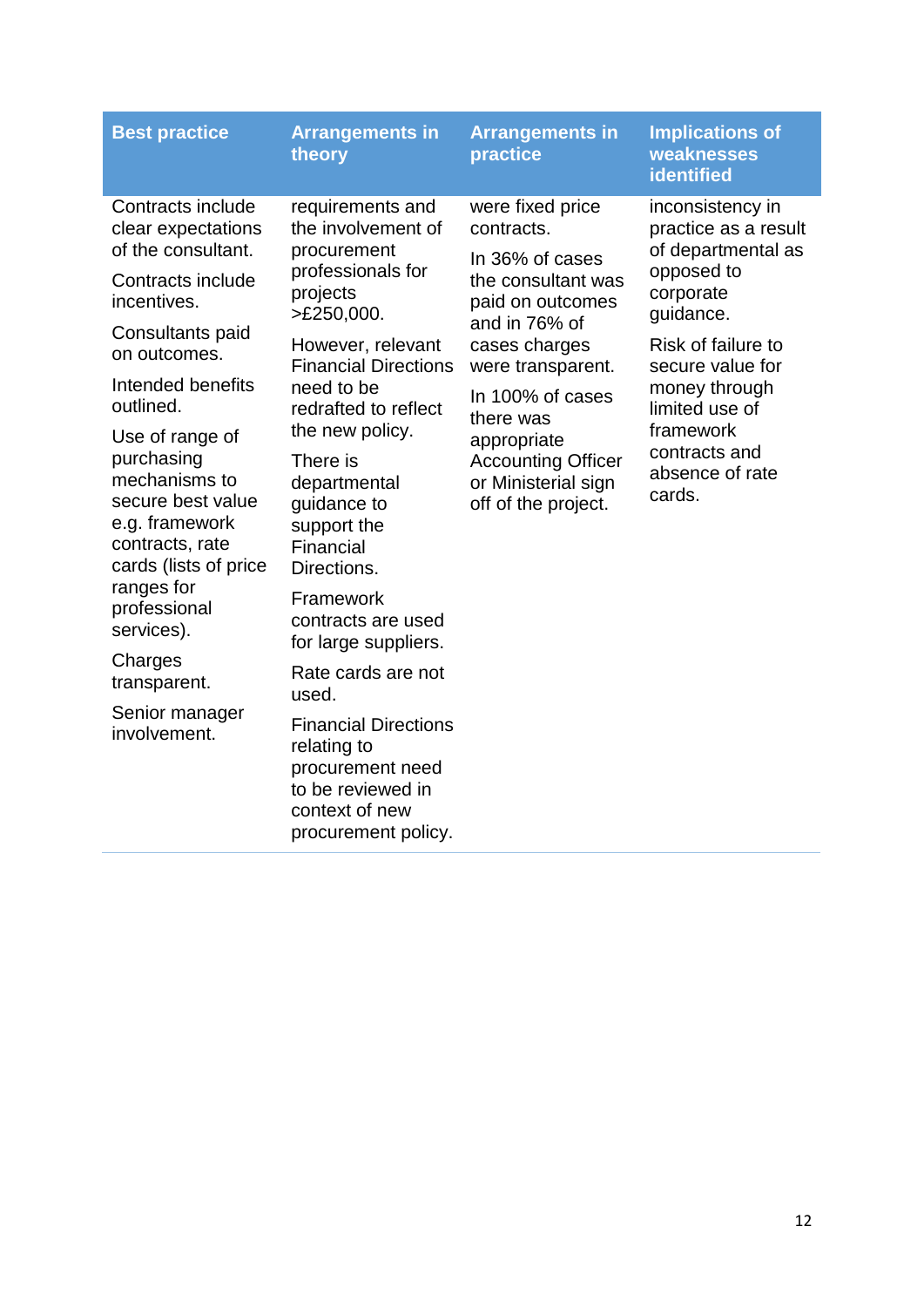## **Case Study 1: Planning**

A project to investigate the feasibility of developing a 3D model of Jersey was instigated by the then Planning & Environment Minister in 2012. The business case identified the business benefits and applications the 3D model may have, including:

- providing a visual aid in deciding development proposals;
- providing a virtual archive of the urban landscape;
- aiding public consultation by demonstrating the impact of a proposal;
- neighbourhood empowerment by enabling interaction with the models; and
- aiding tourism and the promotion of Jersey through the 3D models.

The reasons for use of an external consultant were clearly identified. The most efficient and cost effective way to develop the model was incorporated into the tender process which included clear expectations of the consultant. Senior management was involved from the outset.

A pilot area was established to evaluate feasibility. A consultation was carried out with key stakeholders including the public, architects and the building control industry. Operational use, user needs, future development and updates were assessed. Outcomes were assessed at each stage of the project which was delivered on time and within the £64,000 budget.

Planning guidance was changed in June 2012 to ensure the 3D model became a requisite part of the planning submission and it provides an income stream for the States.

3.3 My 2014 review of procurement made a number of recommendations that are applicable to the weaknesses identified in Exhibit 9 above. Since then a number of recommendations have been implemented, strengthening the procurement process. However, there is more to do.

### **Recommendations**

- **R6** Require a documented, structured needs assessment, proportionate to the expenditure involved, prior to the use of consultants:
	- linked to organisational resource planning;
	- assessing whether benefits justify the costs; and
	- considering the option of employing staff if there is an ongoing need.
- **R7** Ensure, including through effective monitoring, that corporate requirements for business cases are prepared prior to the use of consultants.
- **R8** Align relevant Financial Directions to the new procurement strategy.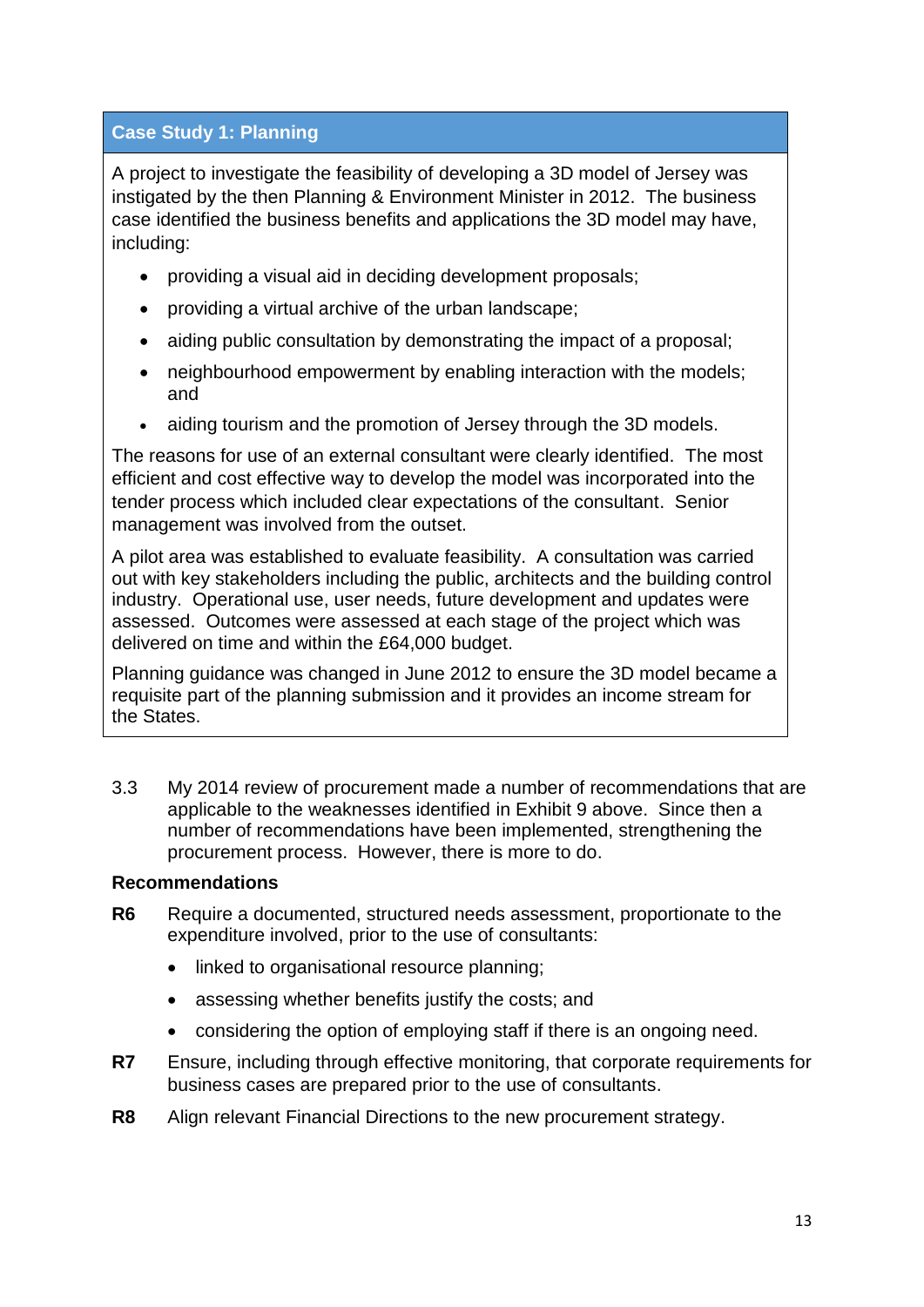- **R9** Liaise with departments to identify areas where corporate guidance on matters that are relevant across the States should be prepared and prepare such guidance.
- **R10** Develop procurement arrangements for consultants through the increased use of framework contracts and the adoption of rate cards.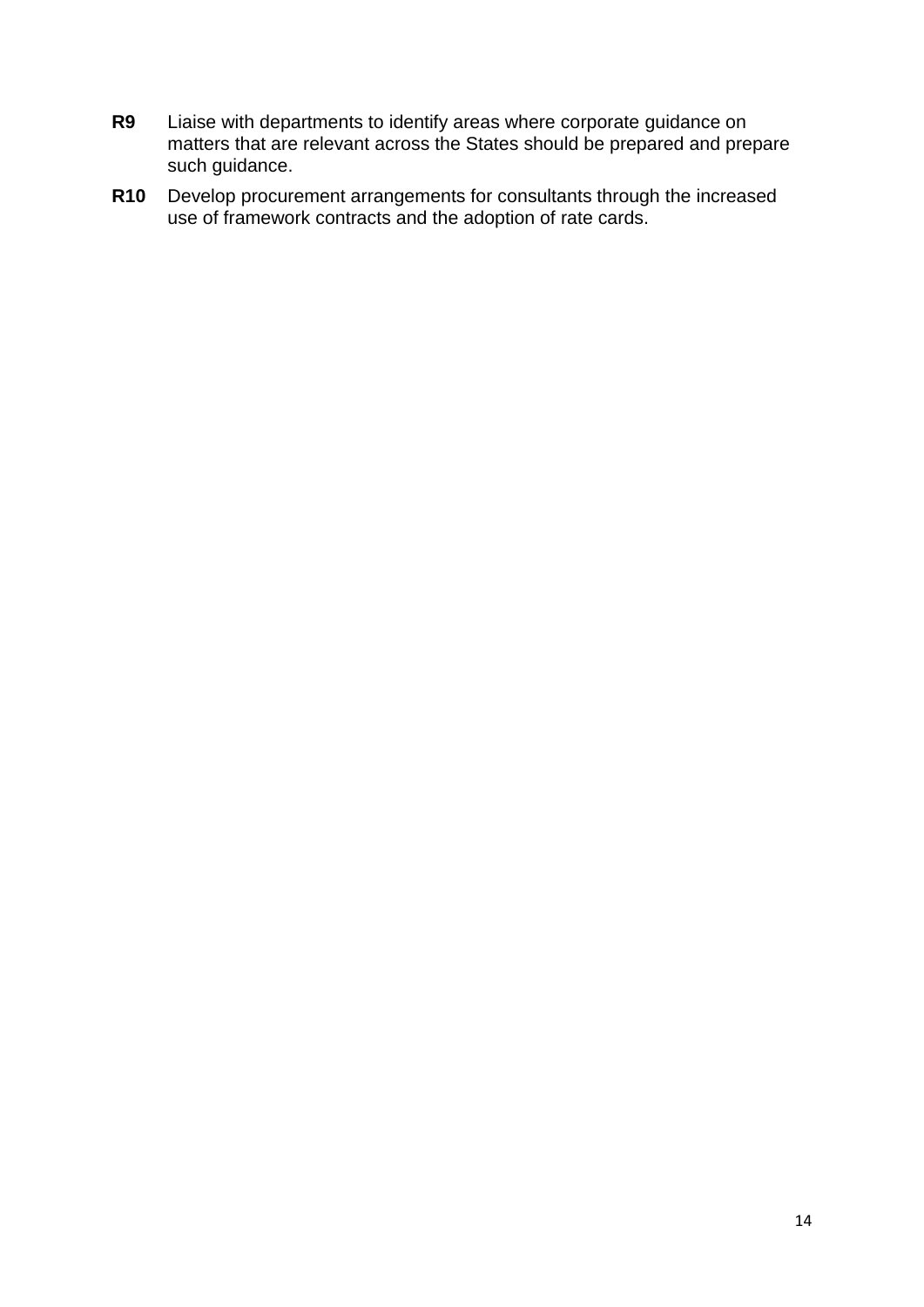## **During a project**

- 4.1 The core purpose of good management during the course of a project is to ensure the desired outcomes are achieved. For projects to be successful the client and the consultant need to be able to work in partnership, sharing expertise, information and resources. Skilful management of the project and the supplier not only increases the likelihood of achieving desired outcomes and obtaining value for money, but also helps to overcome problems, for example when policy priorities change or unexpected circumstances arise.
- 4.2 Both parties need to be clear about the management framework, responsibilities and accountabilities, how risks are to be managed and the arrangements for dealing with operational issues as they arise. Arrangements will vary according to the size and nature of the project, but, for larger projects, best practice involves a project committee, including a senior person tasked with providing information and resolving operational difficulties, that meets regularly to review progress and highlight problem areas.
- 4.3 I have identified weaknesses in the arrangements in place in this area (see Exhibit 10). Case Study 2 highlights a consultancy assignment focussed on skills transfer which has been successful in many ways but where there is still room for improvement.

| <b>Best practice</b>                      | <b>Arrangements in</b><br>theory                                                                                                        | <b>Arrangements in</b><br>practice                                                                                                                                                                       | <b>Implications of</b><br>weaknesses                                                                  |
|-------------------------------------------|-----------------------------------------------------------------------------------------------------------------------------------------|----------------------------------------------------------------------------------------------------------------------------------------------------------------------------------------------------------|-------------------------------------------------------------------------------------------------------|
| <b>Stage 4: Managing</b>                  |                                                                                                                                         |                                                                                                                                                                                                          |                                                                                                       |
| Project controls in<br>place.             | There is<br>appropriate                                                                                                                 | In 68% of cases<br>controls were in                                                                                                                                                                      | Non-compliance<br>with corporate                                                                      |
| Expenditure is<br>categorised.            | managing<br>individual                                                                                                                  | guidance on<br>place to manage<br>spending on<br>consultants but in<br>26% of cases<br>expenditure was<br>posted to the<br>wrong category.<br>40% demonstrated<br>a maximum term<br>for the contract had | arrangements in<br>practice increases<br>risk of not securing<br>value for money<br>from consultants. |
| There is a<br>maximum contract<br>period. | consultant projects.<br>However, the<br>ability to manage<br>and obtain value<br>for money overall is<br>limited through the<br>lack of |                                                                                                                                                                                                          |                                                                                                       |
| Contract<br>extensions are<br>controlled. |                                                                                                                                         |                                                                                                                                                                                                          |                                                                                                       |
| Project<br>management<br>arrangements are | management<br>information<br>outlined in the<br>sections above.                                                                         | been applied.<br>17% demonstrated<br>extensions                                                                                                                                                          |                                                                                                       |
| in place.<br>Outputs are<br>monitored.    | Financial<br>Directions cover<br>contract                                                                                               | authorised were<br>appropriate.<br>60% specified                                                                                                                                                         |                                                                                                       |
| There is guidance                         | management,<br>expenditure                                                                                                              | project<br>management                                                                                                                                                                                    |                                                                                                       |

## **Exhibit 10: During a project: evaluation of arrangements**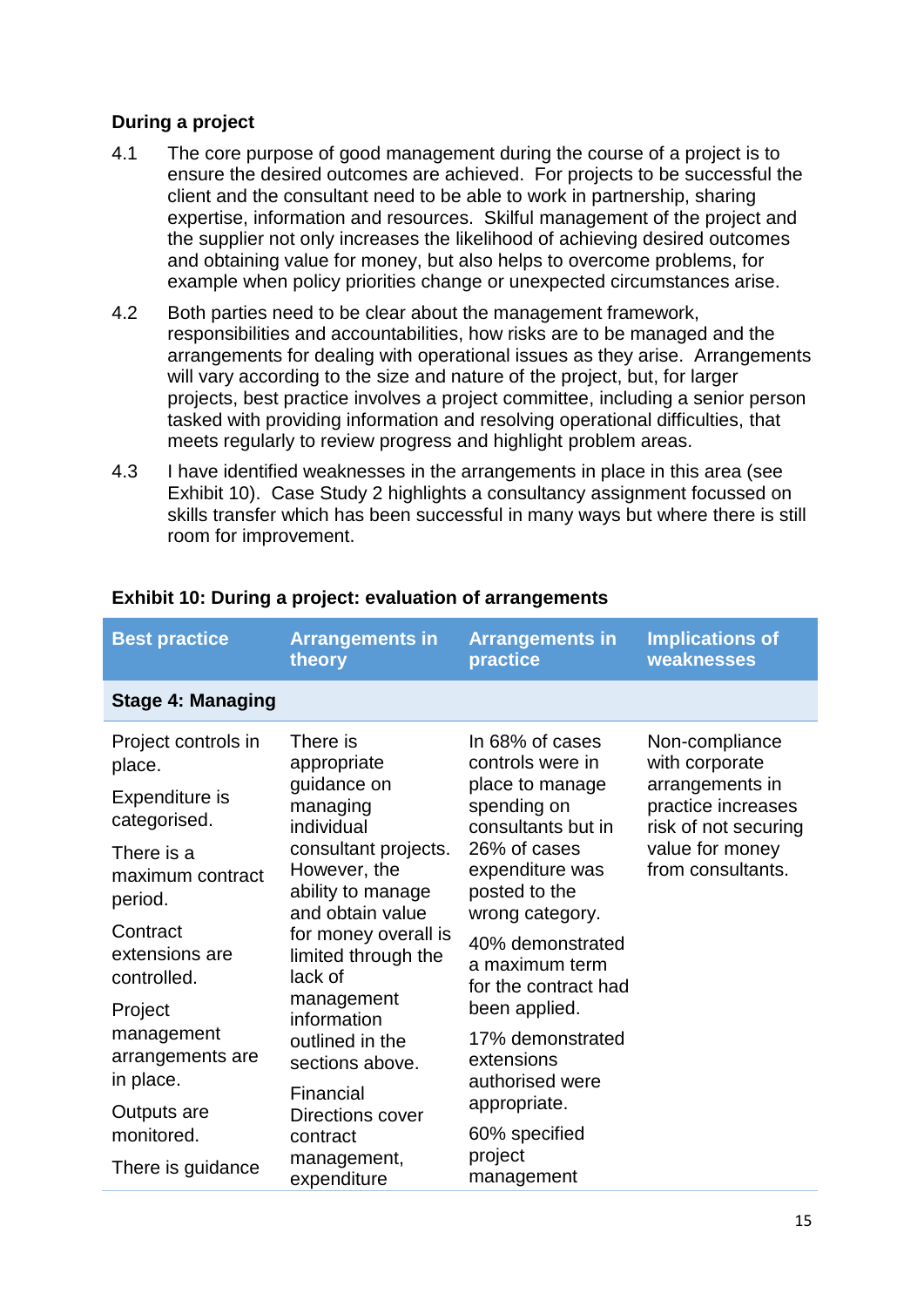| <b>Best practice</b>                                                              | <b>Arrangements in</b><br>theory                                                                                                           | <b>Arrangements in</b><br>practice                                                         | <b>Implications of</b><br>weaknesses                                                    |
|-----------------------------------------------------------------------------------|--------------------------------------------------------------------------------------------------------------------------------------------|--------------------------------------------------------------------------------------------|-----------------------------------------------------------------------------------------|
| for managers.<br>There are regular<br>progress reports<br>from the<br>consultant. | analysis, budgetary<br>control<br>arrangements,<br>extension of<br>contracts,<br>performance<br>monitoring<br>including key<br>milestones. | arrangements.<br>64% required<br>regular updates<br>from the<br>consultant.                |                                                                                         |
|                                                                                   | <b>Standard contracts</b><br>for services include<br>maximum contract<br>periods.                                                          |                                                                                            |                                                                                         |
|                                                                                   | There is a standard<br>approvals process<br>for contract<br>extensions.                                                                    |                                                                                            |                                                                                         |
|                                                                                   | Guidance on the<br>intranet includes<br>recently introduced<br>corporate guidance<br>on performance<br>indicators.                         |                                                                                            |                                                                                         |
|                                                                                   | Regular progress<br>reports from<br>consultants are<br>required.                                                                           |                                                                                            |                                                                                         |
| <b>Stage 5: Reporting</b>                                                         |                                                                                                                                            |                                                                                            |                                                                                         |
| Findings and<br>conclusions are<br>summarised and<br>reported.                    | There are no<br>specific<br>requirements for<br>consultants to<br>report.                                                                  | 72% required<br>consultants to<br>report their findings<br>in a report or<br>presentation. | Information,<br>intelligence and<br>recommendations<br>are not captured or<br>actioned. |
|                                                                                   |                                                                                                                                            |                                                                                            | <b>Client and</b><br>consultant efforts<br>may not be<br>captured.                      |
| Stage 6: Skills transfer                                                          |                                                                                                                                            |                                                                                            |                                                                                         |
| Consultants are not<br>used for commonly<br>required skills.                      | There is no<br>corporate<br>requirement for                                                                                                | 4% used<br>consultants for<br>commonly required                                            | Unnecessary<br>expense.<br>Becoming over                                                |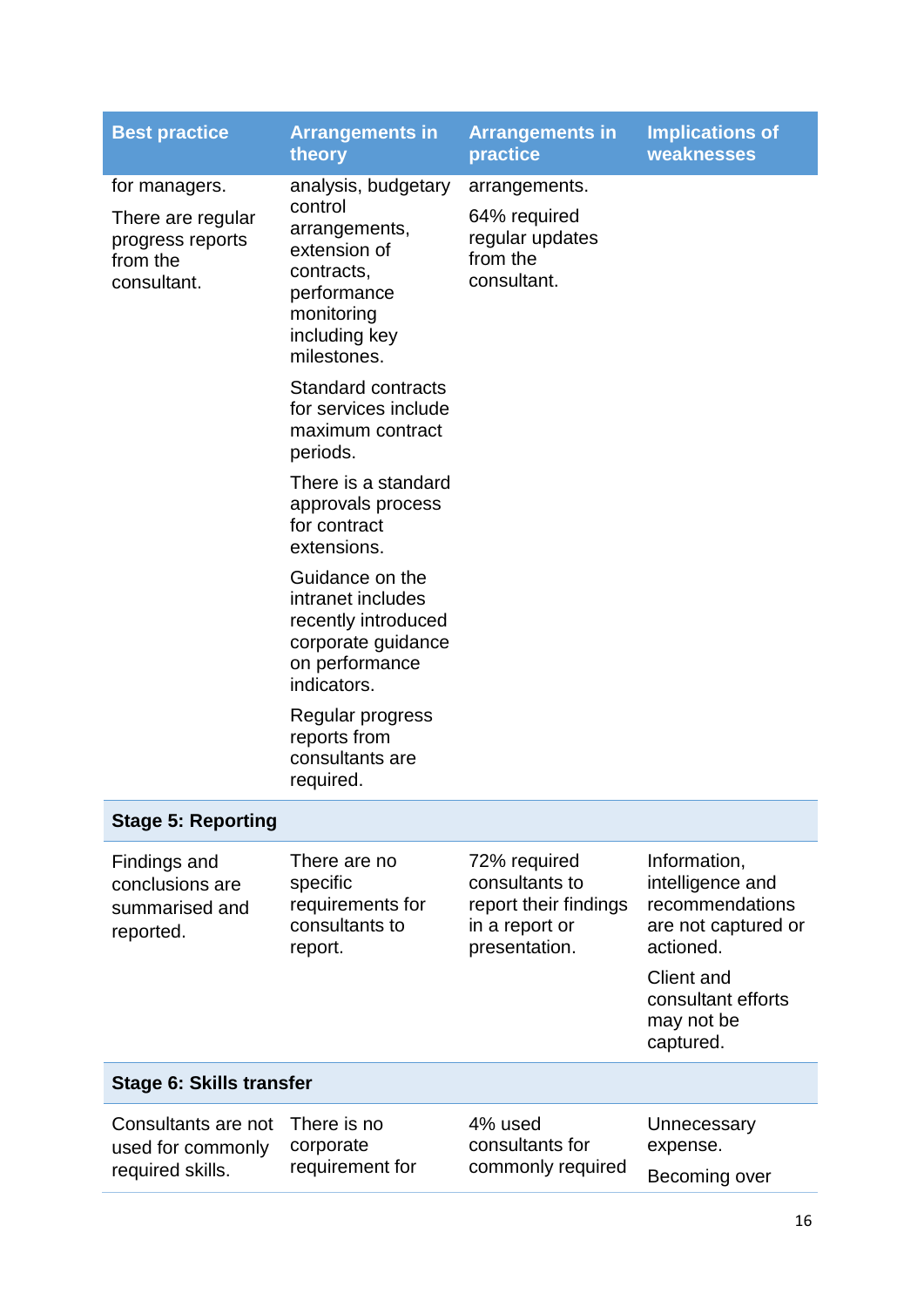| <b>Best practice</b>                     | <b>Arrangements in</b> | <b>Arrangements in</b>                                                                                    | <b>Implications of</b>                                |
|------------------------------------------|------------------------|-----------------------------------------------------------------------------------------------------------|-------------------------------------------------------|
|                                          | theory                 | practice                                                                                                  | weaknesses                                            |
| <b>Plans include</b>                     | consideration and      | skills.                                                                                                   | reliant on                                            |
| transfer of skills.                      | measurement of         | In 19% of cases                                                                                           | consultants.                                          |
| Outcomes on skills<br>transfer measured. | skills transfer.       | procurement plans<br>included mention of<br>the transfer of skills                                        | Skills and capacity<br>of workforce not<br>increased. |
|                                          |                        | to internal staff.<br>In 10% expected<br>outcomes on skills<br>transfer were<br>assessed and<br>measured. | Outcomes of<br>expected skills<br>transfer not known. |

## **Case Study 2: Skills transfer**

The States of Jersey contracted with a consultant to introduce Lean as a service improvement methodology to support its Public Sector Reform programme. The Project Initiation Document (PID) included an objective to develop internal skills and capability in the Lean methodology. The resources required for the project, its management and ongoing sustainability planning were considered.

Skills acquired have been used widely across the States contributing to the Public Sector Reform agenda, including in instances across departmental boundaries.

However:

- the resources were not identified in the context of, or linked to, any wider organisational resource planning;
- there has been only limited use of the skills developed across the States as opposed to within individual departments; and
- the utilisation of the skills developed has not been effectively monitored.

#### **Recommendations**

- **R11** Ensure, including through effective monitoring, compliance with existing requirements for managing consultant contracts.
- **R12** Require all consultants to provide a formal output.
- **R13** Develop and implement a framework for ensuring that skills transfer is considered as an integral part of consultancy contracts.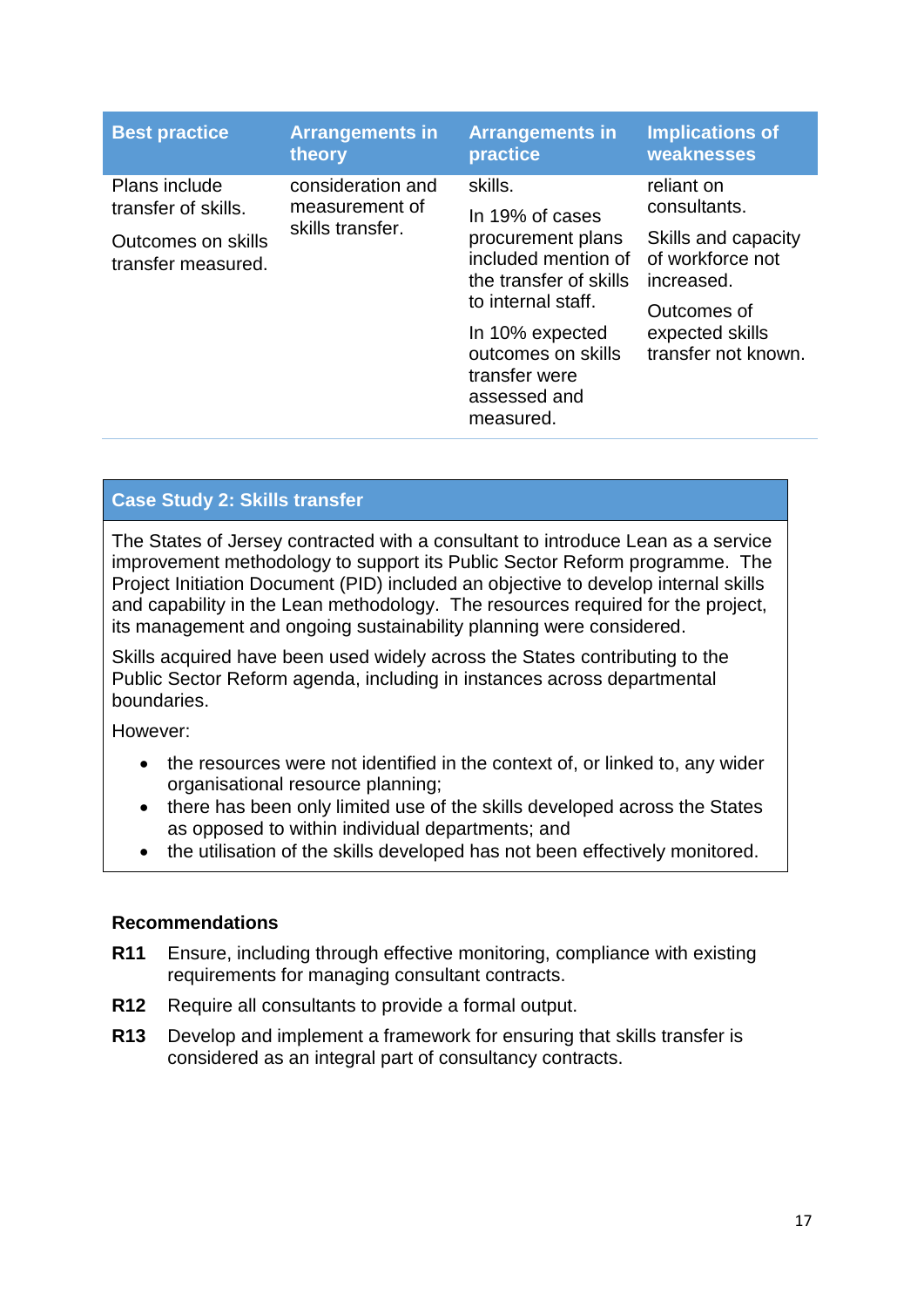#### **After a project**

- 5.1 Conducting an evaluation is considered good practice in managing a project. End of project evaluation enables a judgement to be made about the success of the project, an assessment of the return on investment and demonstrates accountability to management. Learning is identified and shared, helping departments, and government as a whole, operate more effectively and efficiently.
- 5.2 I have identified weaknesses in the arrangements the States have in place both to evaluate consultancy projects and to implement the recommendations made (see Exhibit 11). That is not to say that there were not examples of good practice: I identified a highly developed evaluation of a project at its completion (see Case Study 3). But the absence of effective arrangements for implementing recommendations means that there are instances where the States cannot demonstrate that value for money has been secured from consultancy projects (see Case Study 4).

| <b>Best practice</b>                                                                                                                                                        | <b>Arrangements in</b><br>theory                                                                                                                                                                                                                                                                                                                                                                                                                                      | <b>Arrangements in</b><br>practice                                                                                                                                                                                                                                                                                  | <b>Implications of</b><br>weaknesses                                                                                                                                |
|-----------------------------------------------------------------------------------------------------------------------------------------------------------------------------|-----------------------------------------------------------------------------------------------------------------------------------------------------------------------------------------------------------------------------------------------------------------------------------------------------------------------------------------------------------------------------------------------------------------------------------------------------------------------|---------------------------------------------------------------------------------------------------------------------------------------------------------------------------------------------------------------------------------------------------------------------------------------------------------------------|---------------------------------------------------------------------------------------------------------------------------------------------------------------------|
| <b>Stage 7: Evaluation</b>                                                                                                                                                  |                                                                                                                                                                                                                                                                                                                                                                                                                                                                       |                                                                                                                                                                                                                                                                                                                     |                                                                                                                                                                     |
| Post completion<br>performance<br>assessment<br>including value<br>assessment,<br>benefit delivery,<br>knowledge<br>transfer, lessons<br>learnt, outcomes<br>and processes. | Financial<br>Directions require<br>the establishment<br>of processes to<br>ensure consultancy<br>engagements end<br>in a controlled<br>manner.<br>Contracts<br>>£25,000, require<br>a consultancy<br>performance<br>review to compare<br>output and<br>outcomes to the<br>terms of reference.<br>There is no<br>requirement or<br>guidance on value<br>assessments,<br>knowledge<br>transfer, lessons<br>learnt and sharing<br>experiences with<br>other departments. | In 13% of cases a<br>post<br>implementation<br>review was carried<br>out. Only one of<br>those cases<br>included a full<br>assessment<br>including<br>performance of the<br>consultant,<br>benefits and value<br>of the project,<br>outcomes and<br>processes and<br>lessons learnt (see<br>Case Study 3<br>below). | Performance of<br>consultant not<br>assessed.<br>Learning not<br>identified and<br>shared.<br>Improvements not<br>made.<br>Return on<br>investment not<br>assessed. |

#### **Exhibit 11 After the project: evaluation of the States' arrangements**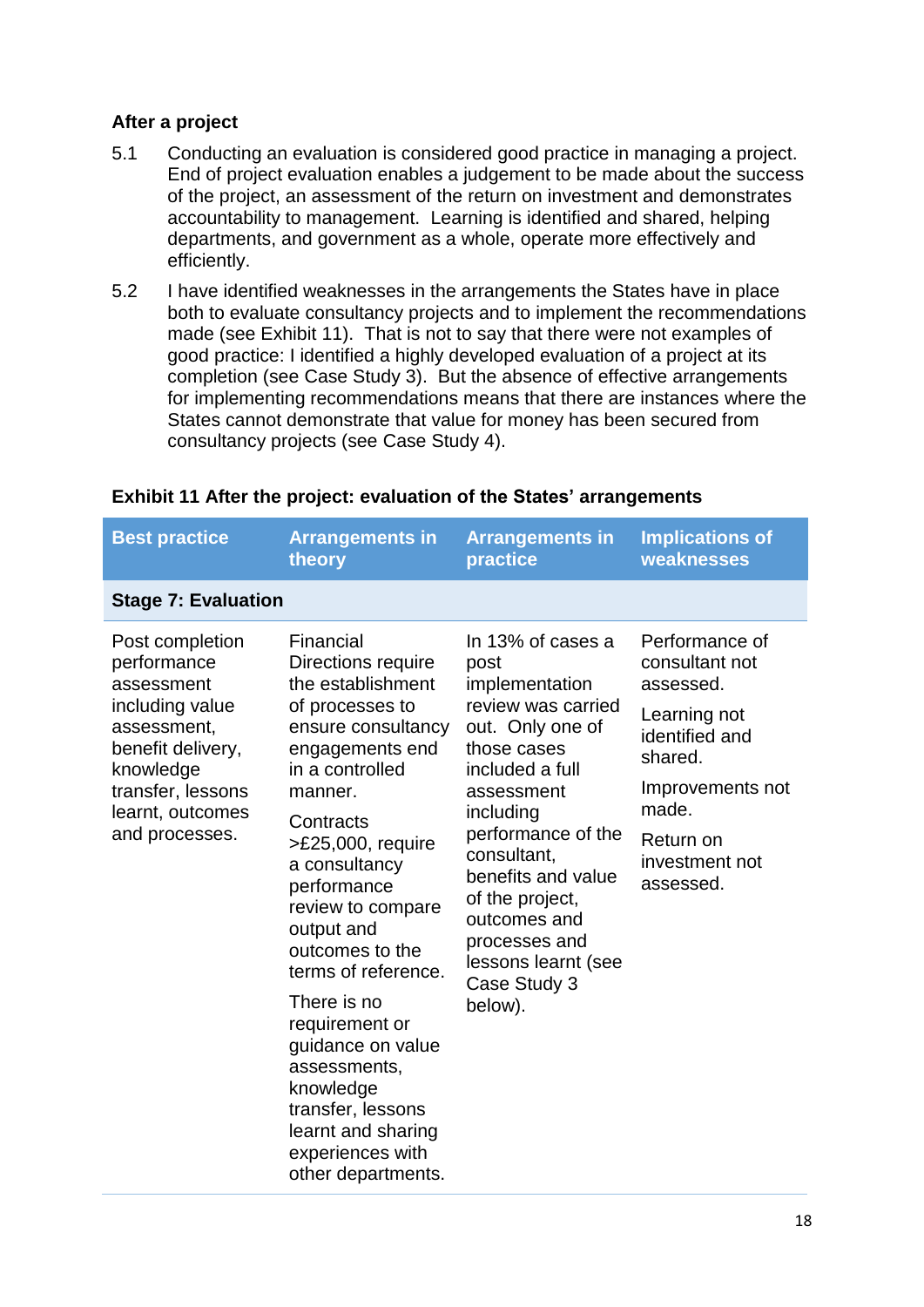| <b>Best practice</b>                                                                                                                                                                                                                 | <b>Arrangements in</b><br>theory                                                                                                                                                                                        | <b>Arrangements in</b><br>practice                                                                                                                                                                                                                                                                     | <b>Implications of</b><br>weaknesses                                                  |
|--------------------------------------------------------------------------------------------------------------------------------------------------------------------------------------------------------------------------------------|-------------------------------------------------------------------------------------------------------------------------------------------------------------------------------------------------------------------------|--------------------------------------------------------------------------------------------------------------------------------------------------------------------------------------------------------------------------------------------------------------------------------------------------------|---------------------------------------------------------------------------------------|
| <b>Stage 8: Improvement</b>                                                                                                                                                                                                          |                                                                                                                                                                                                                         |                                                                                                                                                                                                                                                                                                        |                                                                                       |
| Arrangements to<br>ensure<br>recommendations<br>and outcomes<br>applied.<br>Difficulties in<br>application<br>identified.<br>Results measured.<br>Performance<br>information shared<br>with other<br>departments and<br>corporately. | There are no<br>formal<br>requirements to<br>monitor the<br>implementation of<br>recommendations.<br>Many consultant<br>reports are<br>published on the<br>States website and<br>are available to<br>other departments. | 33% of cases tests<br>demonstrated<br>arrangements to<br>ensure<br>recommendations<br>and outcomes<br>were properly<br>applied.<br>28% identified<br>some difficulties in<br>implementing<br>recommendations.<br>21% measured<br>achievements.<br>45% shared<br>information with<br>other departments. | Efficiencies and<br>effectiveness may<br>not be achieved.<br>Poor value for<br>money. |

## **Case Study 3: Project Evaluation**

The Home Affairs department joined forces with Guernsey, the Isle of Man and Gibraltar to obtain specific expertise to help manage the move from local personalisation of passports to central personalisation being introduced by the UK Home Office. The initial Consultancy Engagement Brief was comprehensive: it overtly set out the relevant Financial Directions applicable, the estimated costs, project scope, contingency planning, communications, training, policy alignment, project management, duration and evaluation criteria.

Once recruited the project manager prepared a business case setting out three evaluated options for meeting the business need, together with a clear rationale for the recommended option including economic and commercial considerations.

Upon successful completion of the project, a final project close report was prepared providing a detailed assessment against each deliverable of the achievements, including:

- a staff training needs analysis;
- an assessment of the benefits realised at a strategic, operational and financial level;
- details of risks and issues; and
- a summary of lessons learned including what could have been done differently or what can be replicated in future to achieve desired outcomes.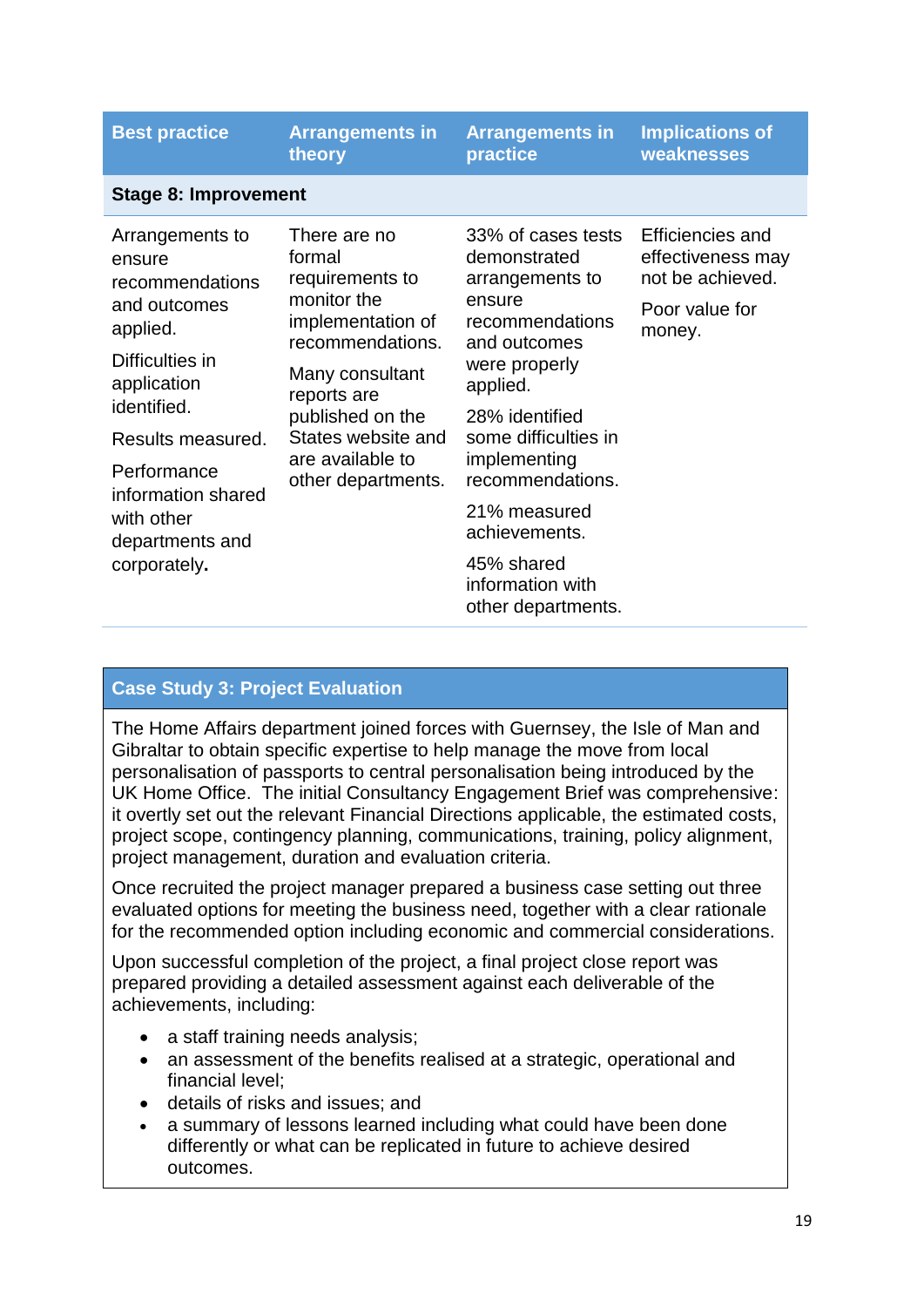## **Case Study 4: Implementation of Consultant Recommendations**

Recent years have seen a significant increase in the value of the aquaculture industry - the breeding, rearing, and harvesting of fish, shellfish, plants, algae and other organisms in all types of water environments. In 2011, the States appointed an aquaculture consultant to provide a critical review and analysis of the economic relationship between government and the aquaculture industry.

The report made three overarching recommendations:

- establish allocated zones for aquaculture (AZAs) as part of a formal multisectoral marine spatial planning (MSP) exercise;
- increase government support for aquaculture; and
- integrate land-based aquaculture with the proposed licensing policy.

Officers actively monitor the implementation of recommendations. Although some progress to implement the consultant's recommendations has been made, the recommendations had not been fully implemented at the time of this review. Both the challenge of securing inter-departmental co-operation and a change of Minister have been cited as contributory factors.

### **Recommendations**

**R14** Develop post consultant engagement evaluation processes, including:

- value assessment:
- benefit delivery;
- knowledge transfer;
- assessment of outcomes and processes;
- lessons learnt; and
- sharing lessons with other departments.
- **R15** Develop requirements and guidance for the consideration, implementation and monitoring of agreed consultant recommendations.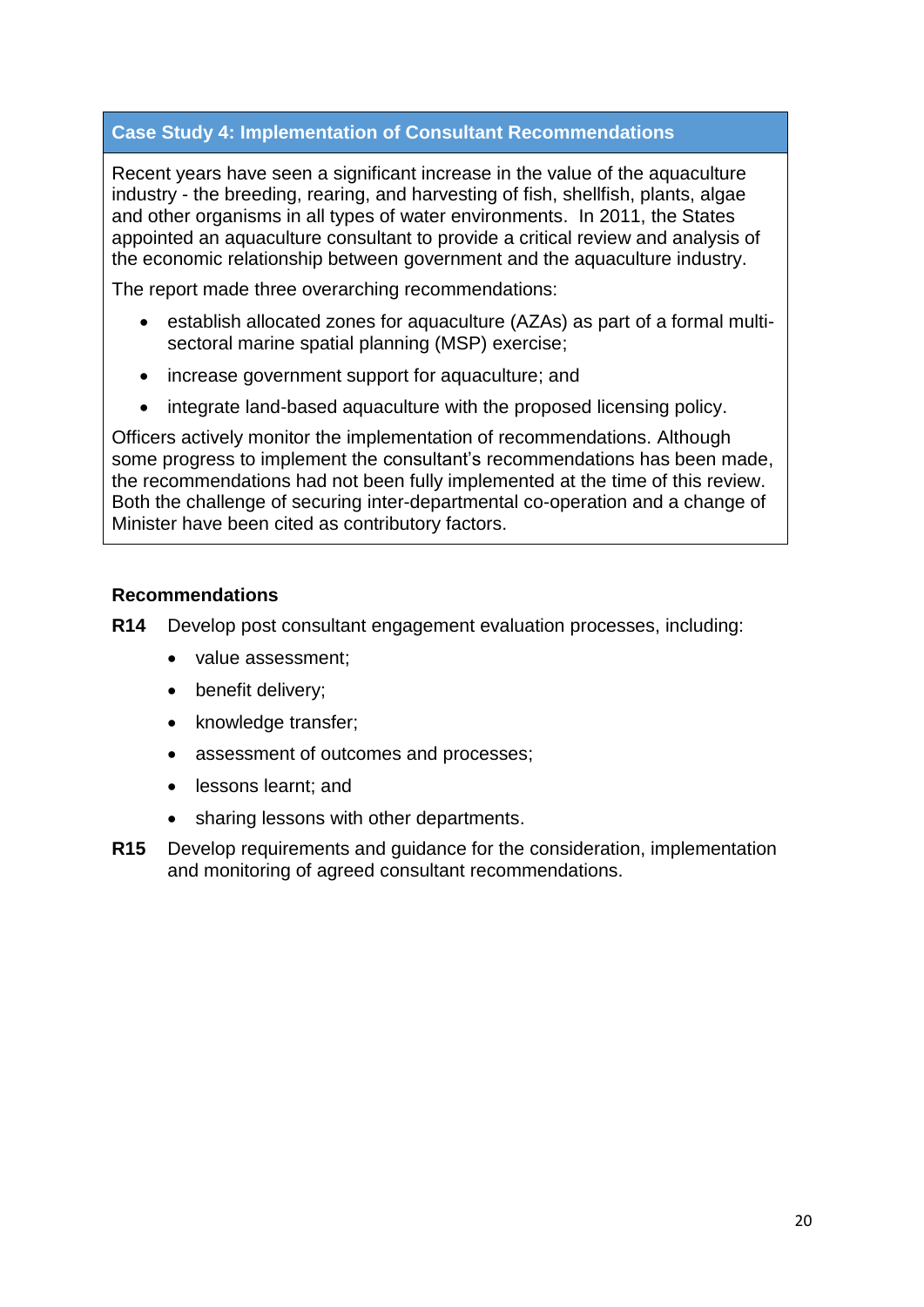## **Conclusion**

- 6.1 Use of consultants is a key means of the States securing skills. However, the States does not have effective arrangements for identifying the skills it has and will need in the future. As a result, there is an increased risk that consultants are used when they are not needed or that insufficient consideration is given to the transfer of skills into the organisation and value for money is not secured.
- 6.2 The States recognise that buying consultancy services is different from buying other goods and services and separate procedures have been put in place to accommodate these differences. However, there are some key weaknesses within the arrangements, both in the arrangements as documented and as operated in practice. In particular:
	- there is a lack of clarity on what constitutes consultancy;
	- monitoring of expenditure on consultants is undeveloped;
	- documentation of the need for the use of consultants is often not in place;
	- there is insufficient focus on transfer of valuable skills from consultants to States employees;
	- effective evaluation of consultancy projects at their completion is rare; and
	- arrangements for acting on the results and conclusions from consultancy projects are inconsistent.
- 6.3 Although there are good examples of how consultants have been used, the inherent weaknesses in systems and processes mean that the States cannot demonstrate that it consistently secures value for money from the use of consultants.
- 6.4 My findings echo many of the issues highlighted in previous reports: weaknesses in controls, poor management information, lack of corporate learning and departmentalism. Addressing those issues, as well as the specific weaknesses in respect of the use of consultants, will enhance the ability of the States to secure – and demonstrate that it has secured – value for money from the use of consultants.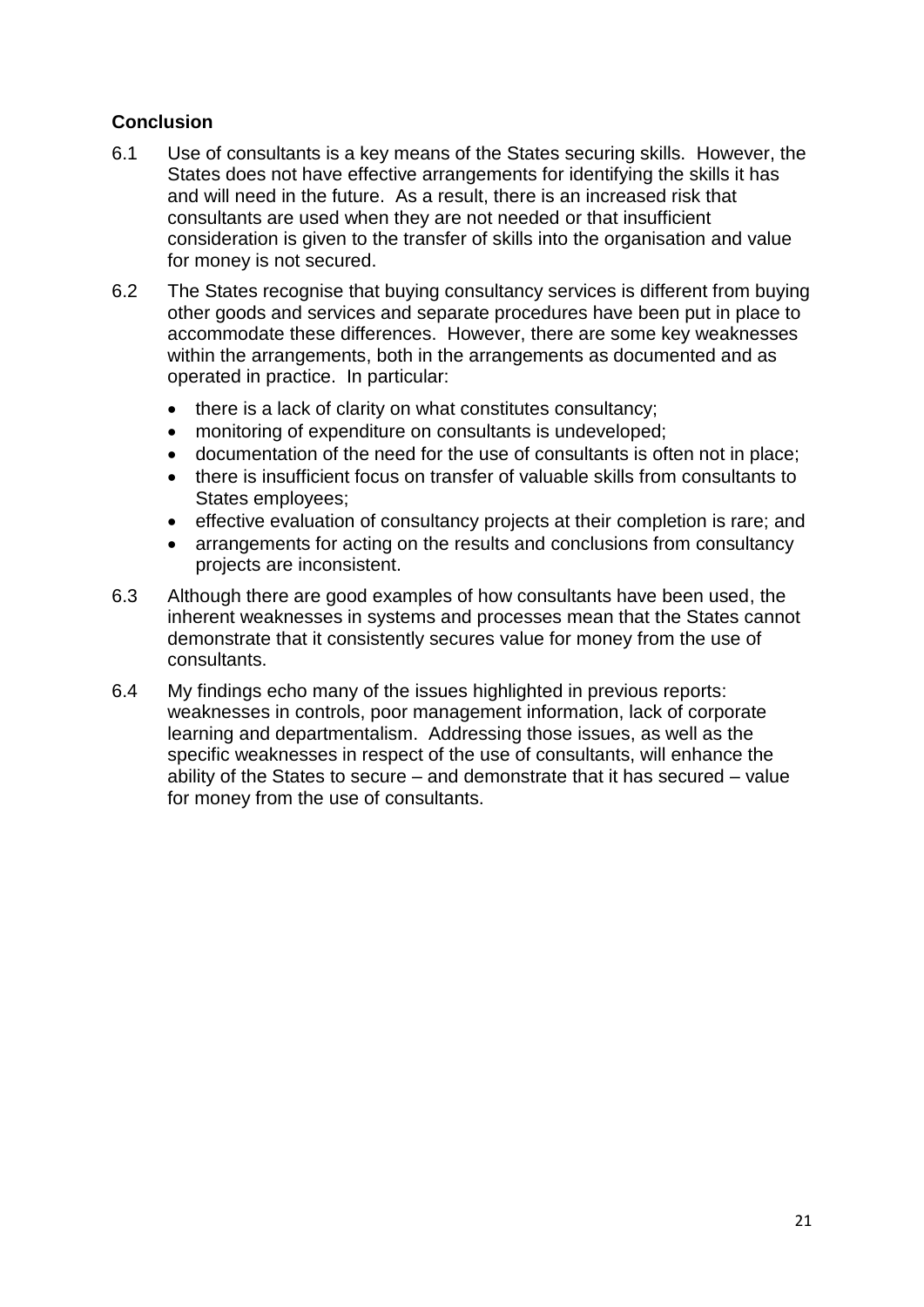## **Appendix I: Summary of Recommendations**

#### **Overall arrangements**

- **R1** Implement a corporate framework for recording current skills within the States' workforce and those skills identified as needed as the organisation changes.
- **R2** Use the corporate skills framework to drive training, recruitment and skills transfer.
- **R3** Check the availability of skills within the States' workforce before engaging consultants.
- **R4** Adopt, communicate, implement and monitor compliance with a consistent corporate framework for the use of consultants, including a less ambiguous definition.
- **R5** Enhance information for departmental monitoring, and introduce corporate monitoring, of the use of consultants.

#### **Before the project**

- **R6** Require a documented, structured needs assessment, proportionate to the expenditure involved, prior to the use of consultants:
	- linked to organisational resource planning;
	- assessing whether benefits justify the costs; and
	- considering the option of employing staff if there is an ongoing need.
- **R7** Ensure, including through effective monitoring, that corporate requirements for business cases are prepared prior to the use of consultants.
- **R8** Align relevant Financial Directions to the new procurement strategy.
- **R9** Liaise with departments to identify areas where corporate guidance on matters that are relevant across the States should be prepared and prepare such guidance.
- **R10** Develop procurement arrangements for consultants through the increased use of framework contracts and the adoption of rate cards.

#### **During a project**

- **R11** Ensure, including through effective monitoring, compliance with existing requirements for managing consultant contracts.
- **R12** Require all consultants to provide a formal output.
- **R13** Develop and implement a framework for ensuring that skills transfer is considered as an integral part of consultancy contracts.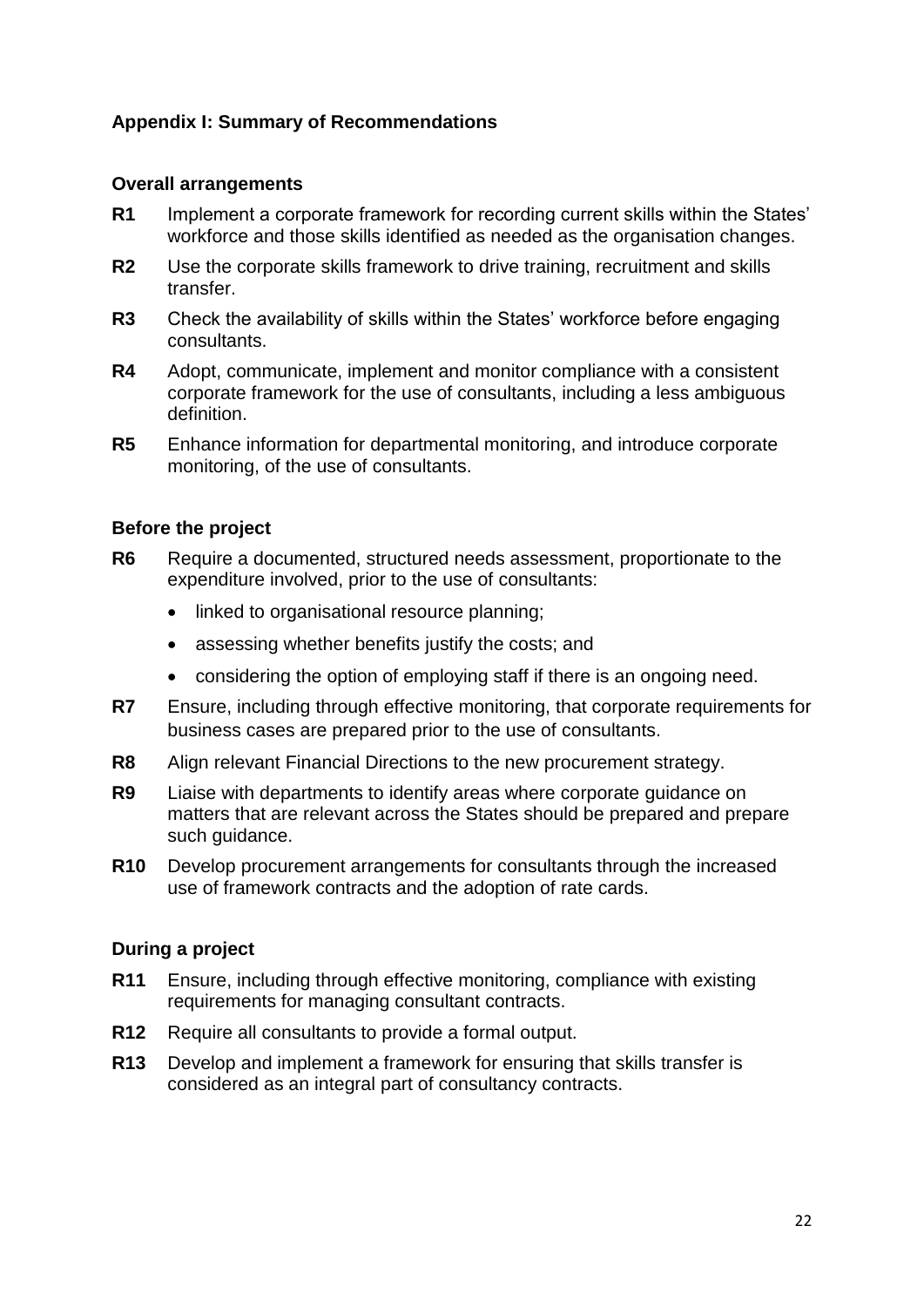## **After a project**

- **R14** Develop post consultant engagement evaluation processes, including:
	- value assessment;
	- benefit delivery;
	- knowledge transfer;
	- assessment of outcomes and processes;
	- lessons learnt; and
	- sharing lessons with other departments.
- **R15** Develop requirements and guidance for the consideration, implementation and monitoring of agreed consultant recommendations.